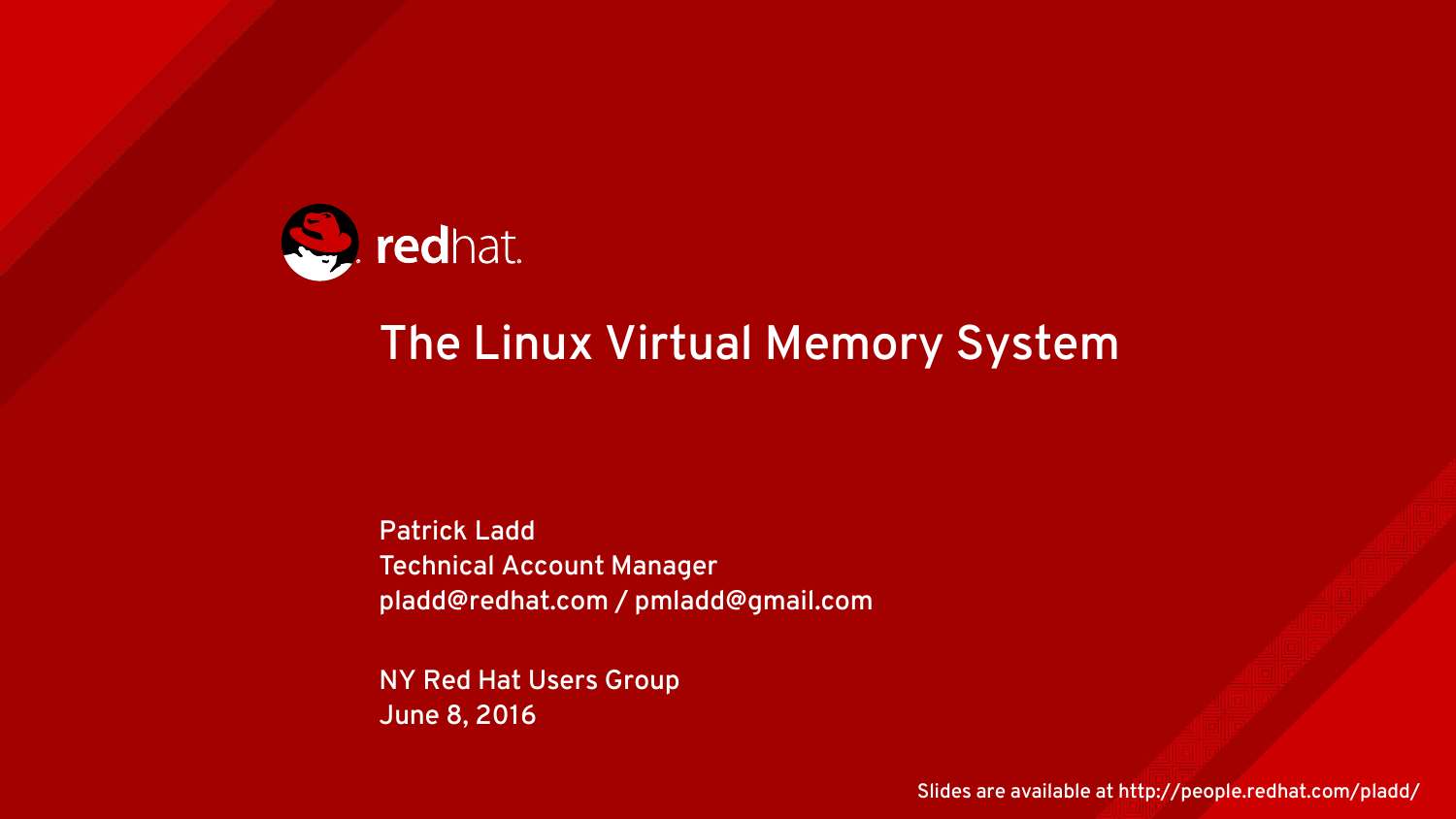

- Evolution of the Linux Memory System
- Evolution of system memory architectures
- Latest innovations in Linux Memory System
	- NUMA
	- Hugepages

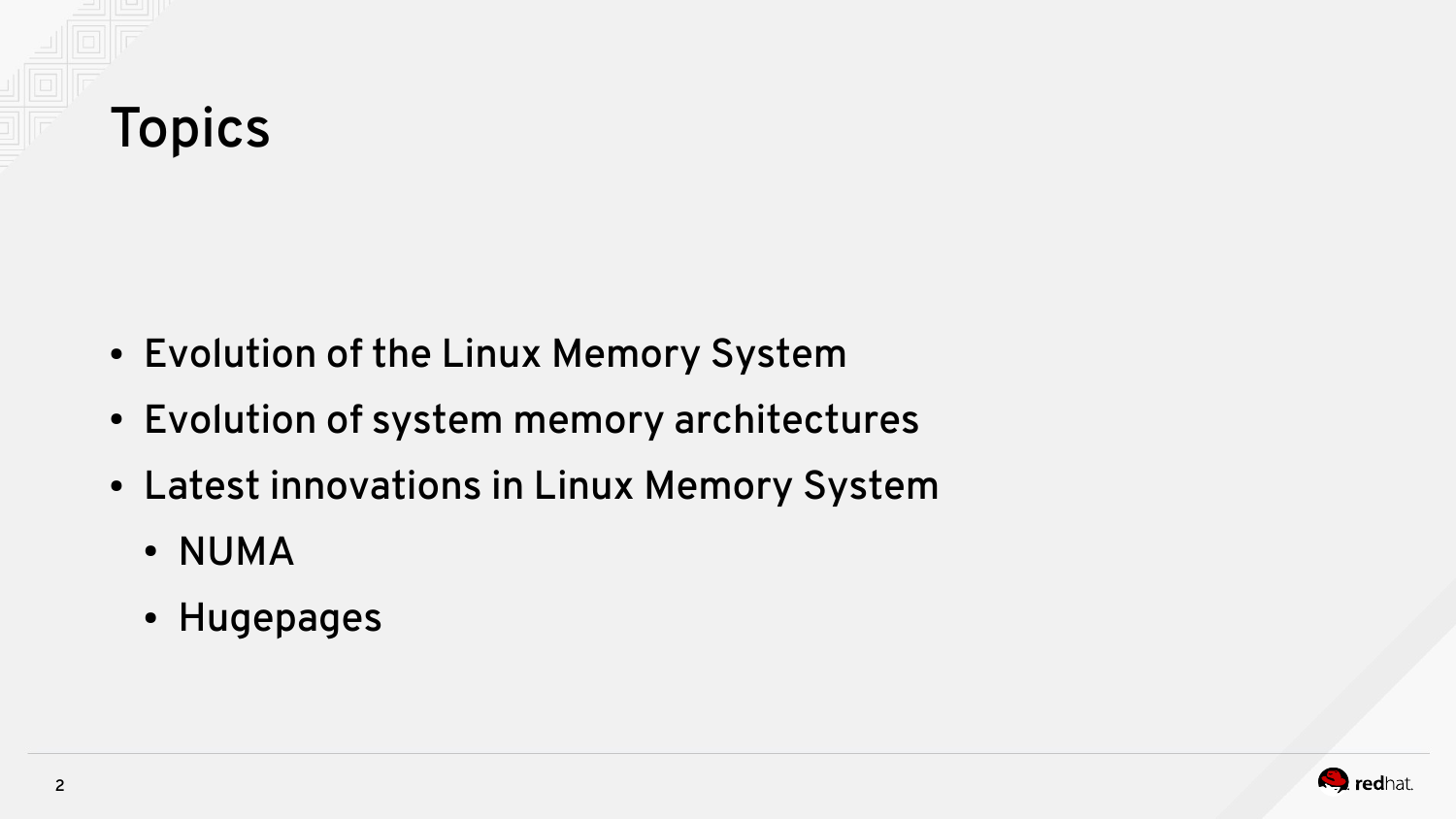# Virtual Memory

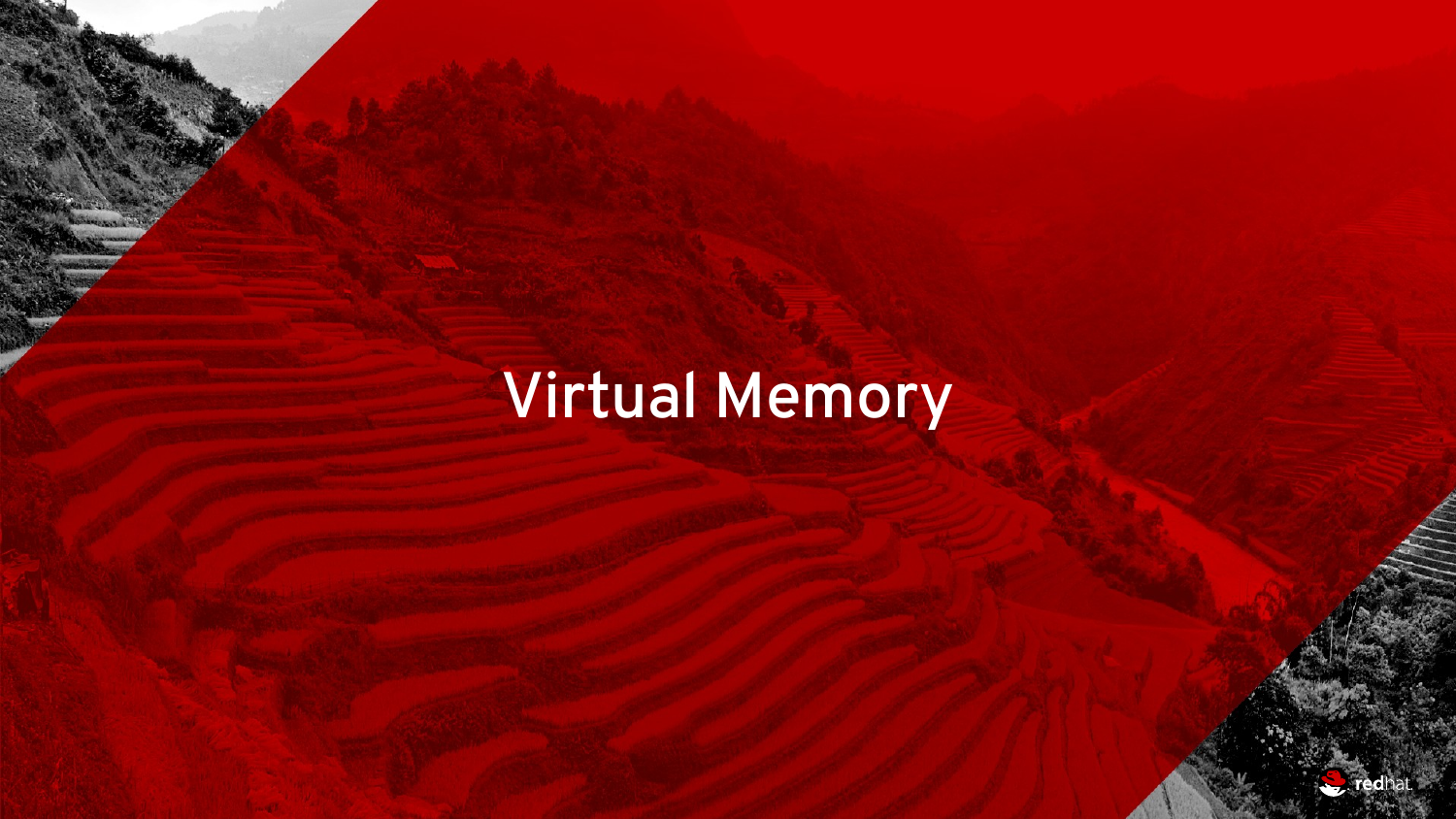## Virtual Memory System (simplified)

Click to add subtitle



#### **Virtual pages**

- Cost "nothing"
- Basically unlimited on 64 bit architecture

#### **Physical Pages**

- RAM of system
- Cost money!

#### **PageTables**

• Virtual  $\rightarrow$  Physical Mapping

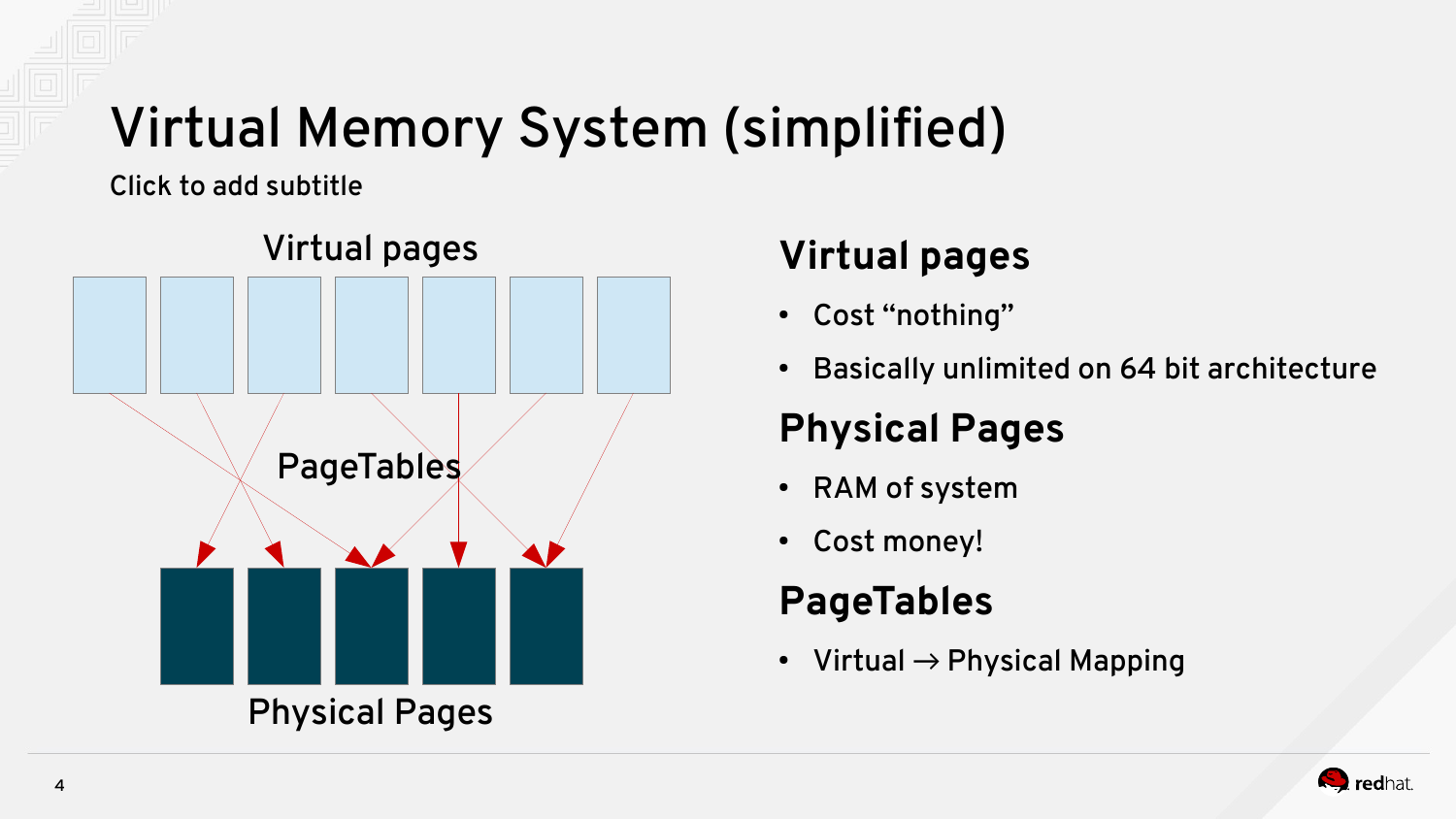### PageTables

Click to add subtitle



#### **Data Structure**

- Common code and x86 formats are the same
- $\cdot$  All 4K in size
- $\cdot$  2^9 (512) pointers per table
- grep PageTables /proc/meminfo

#### **Accessible Memory**

- Total:
	- $(2^9)^44$  \*\* 4096  $\rightarrow$  48 bits
	- 281.5 TB

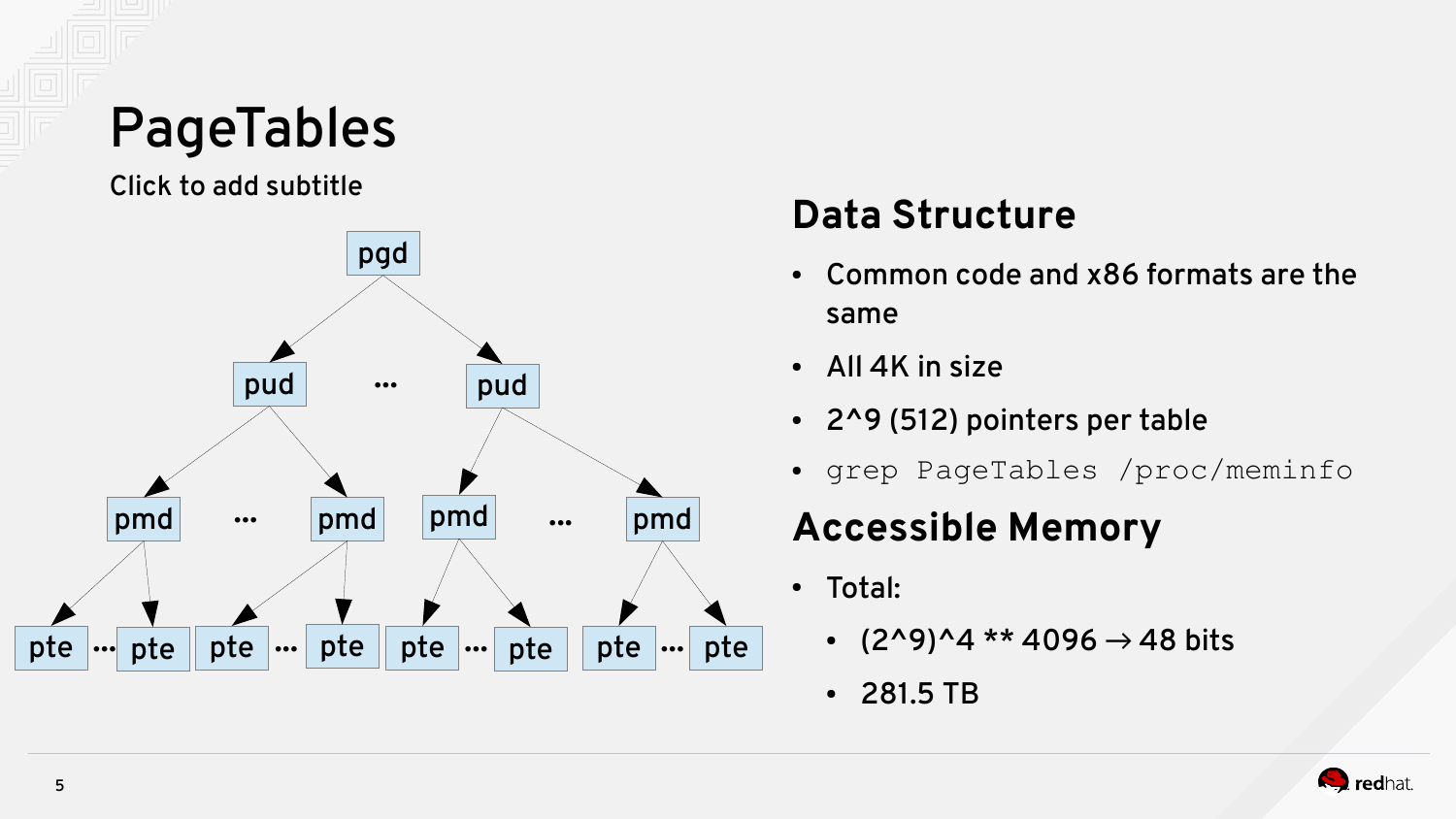#### Virtual Memory Fabric

Click to add subtitle

#### **Data structures for connecting**

Hardware constrained structures

• pagetables

to

#### Software abstractions

- Tasks
- Processes
- Virtual memory areas (VMAs)
- $mmap$  (glibc malloc())

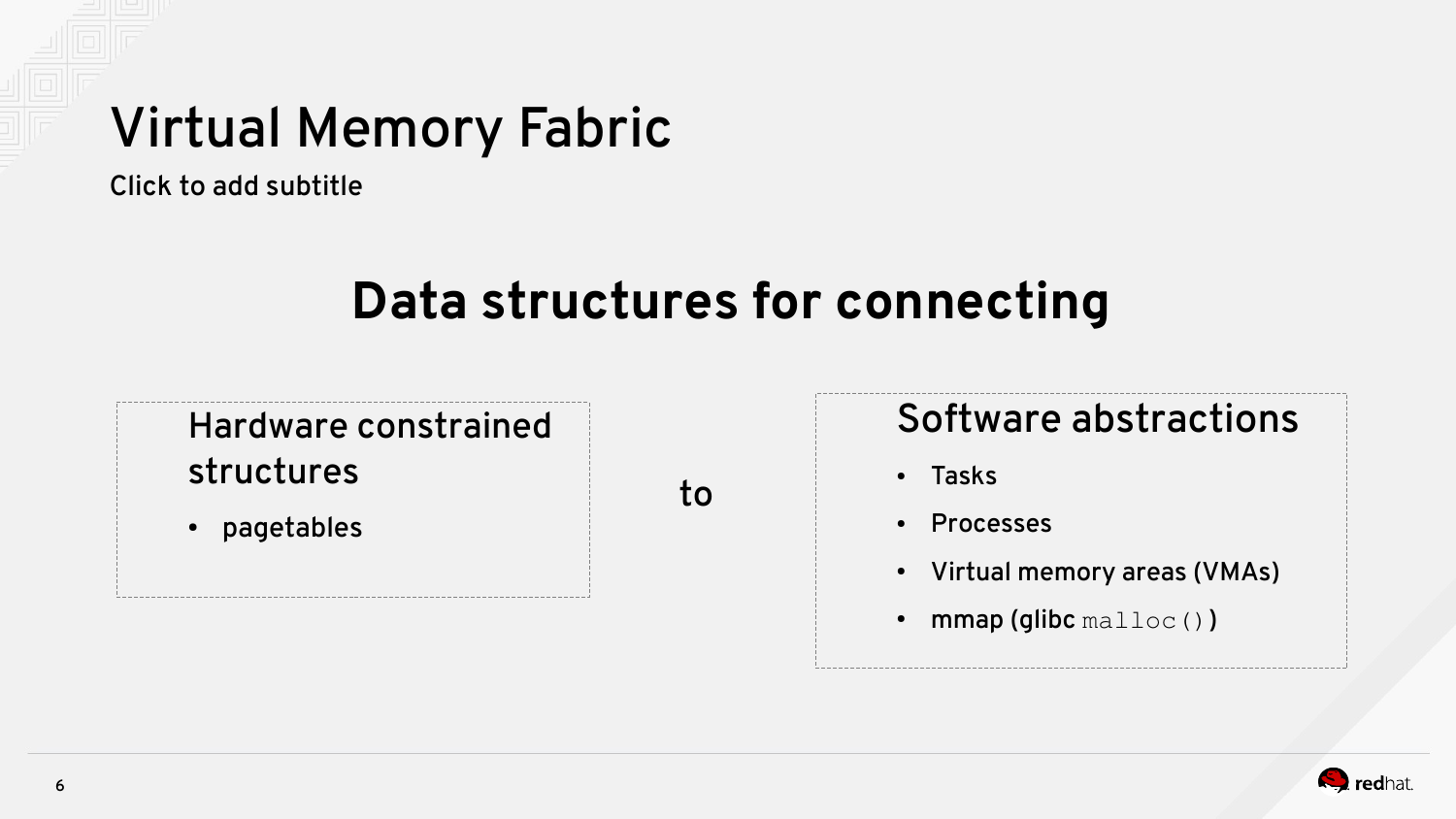#### Physical Page and struct page

Click to add subtitle



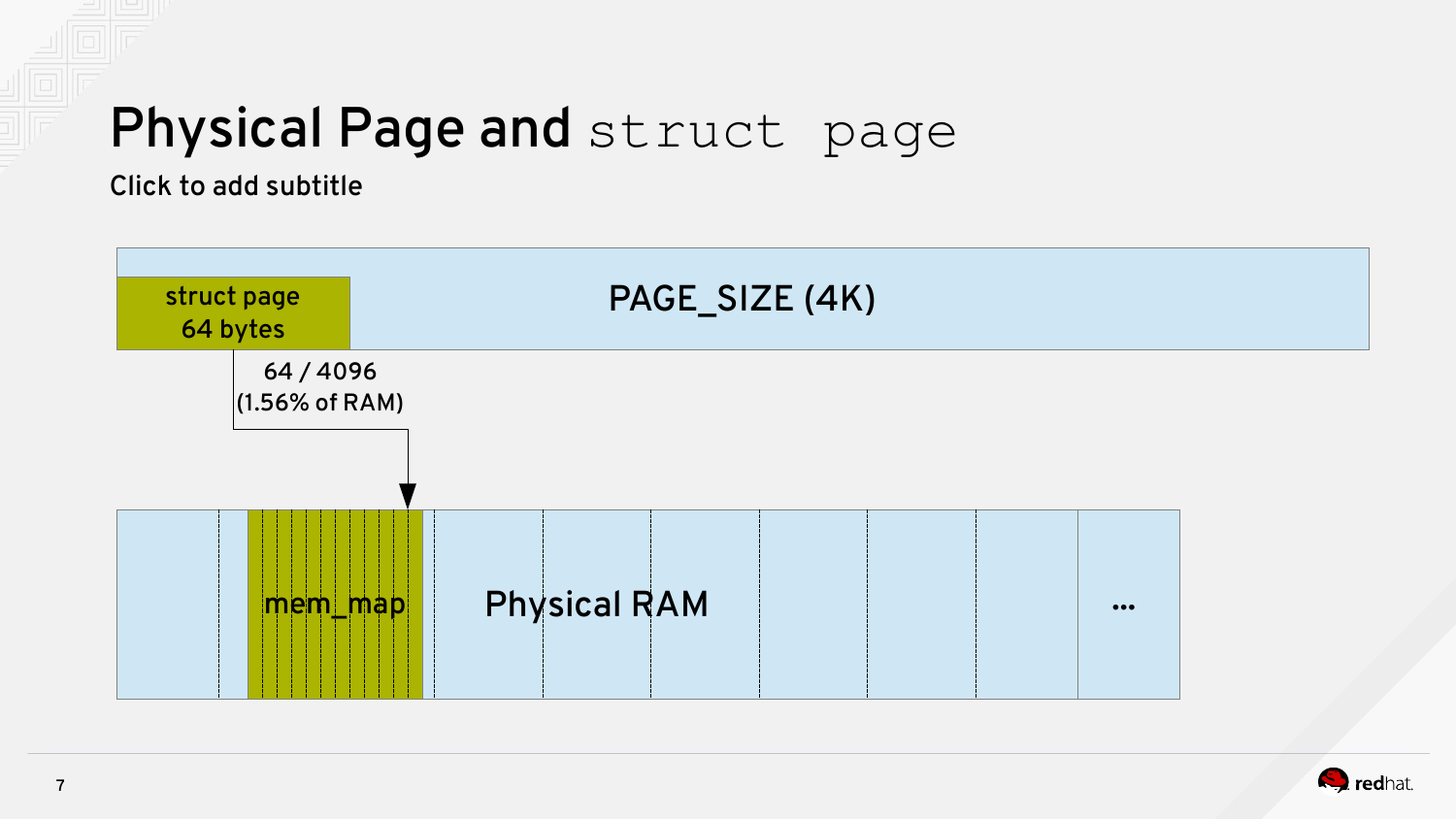## Memory Management Algorithms

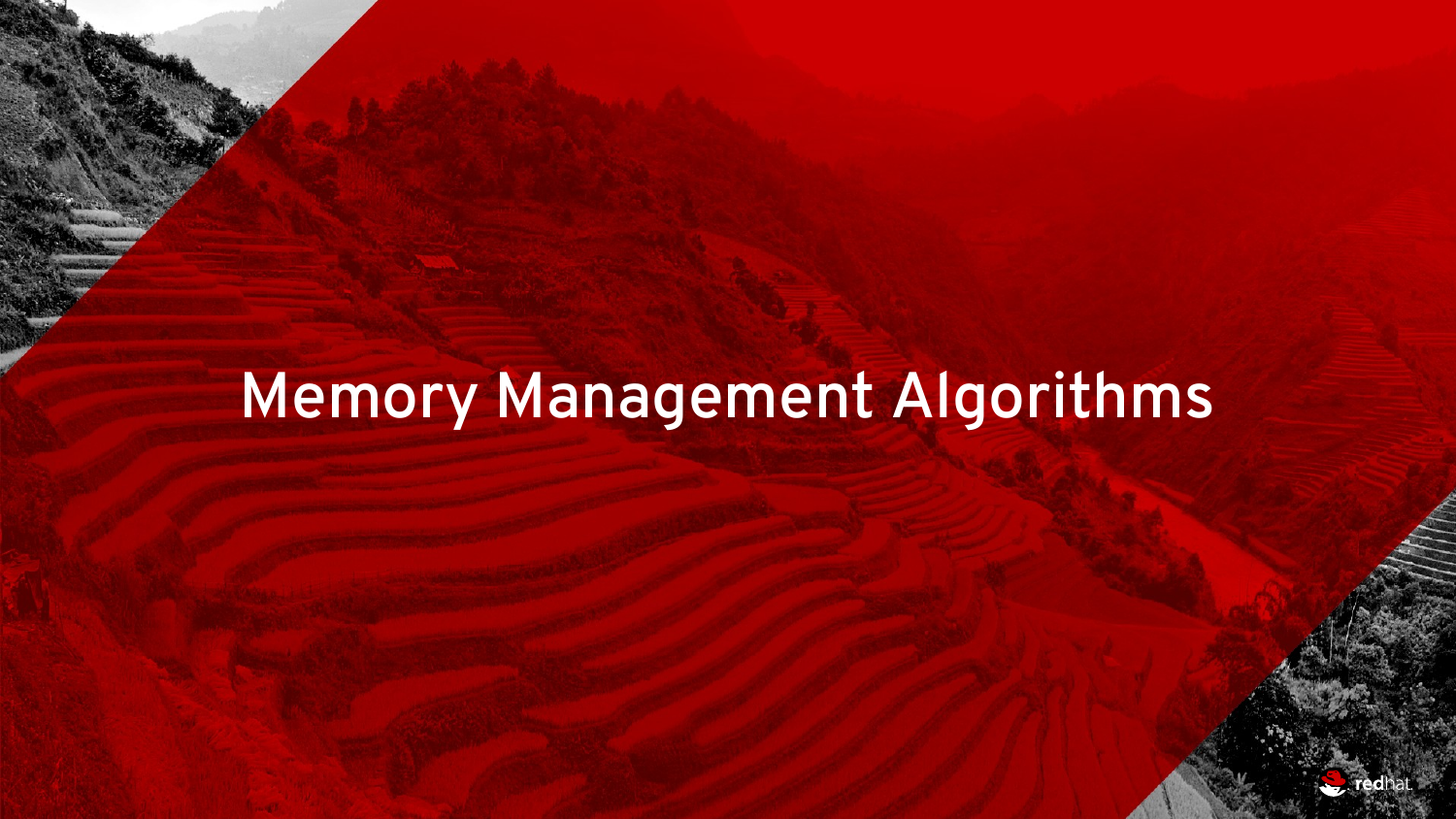## Memory System Heuristics

- Algorithms doing computations on memory fabric structures
- Need to solve hard problems with no guaranteed perfect solution
	- When is the right time to unmap pages? (swappiness)
	- Which page should I page out?
- Some design is unchanged
	- Measurement of how hard it is to free memory
	- Free memory used as cache
	- Overcommit by default

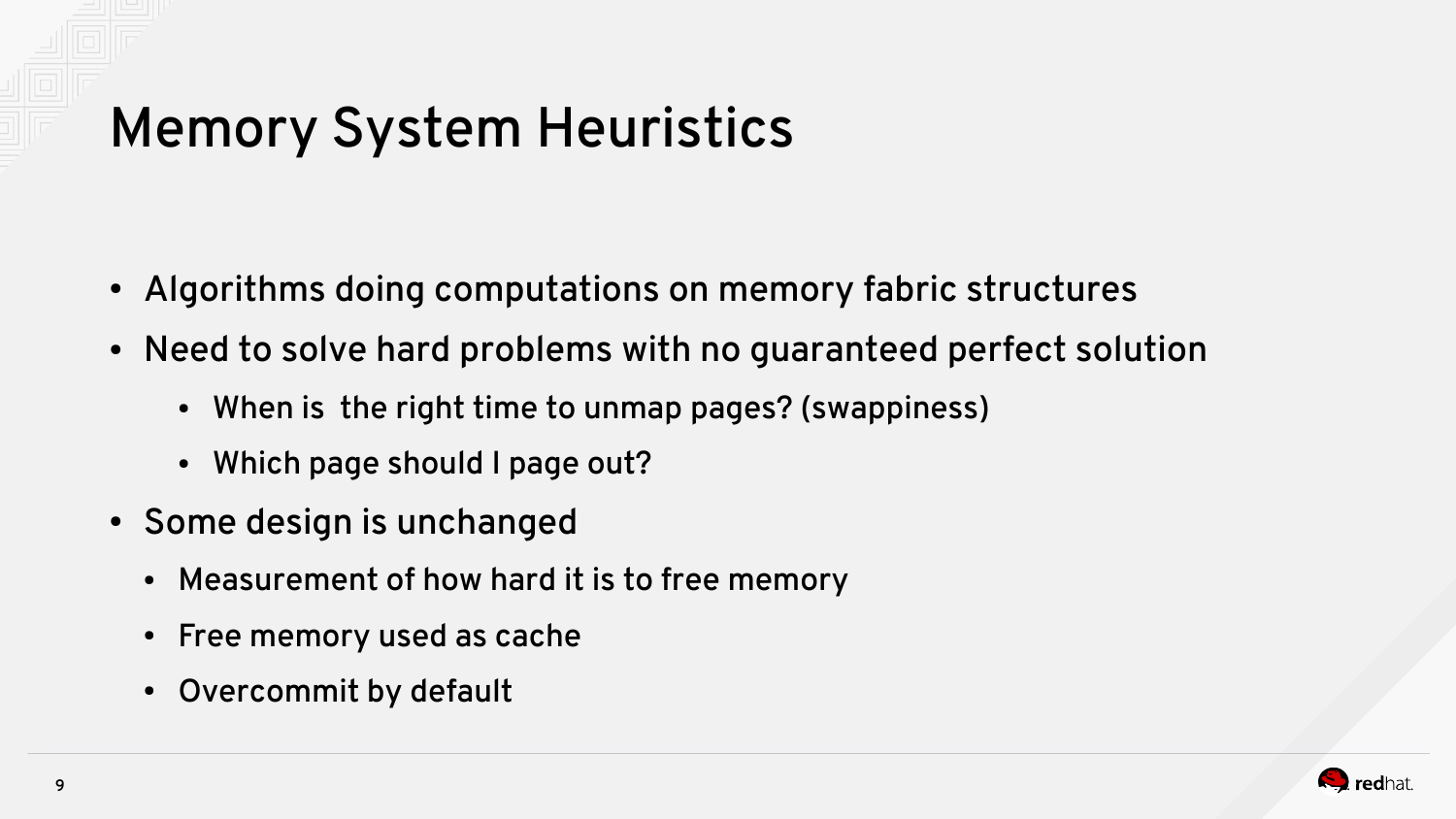### Page reclaim clock algorithm

Early kernels (~2.2) Early '90s Small system RAM sizes



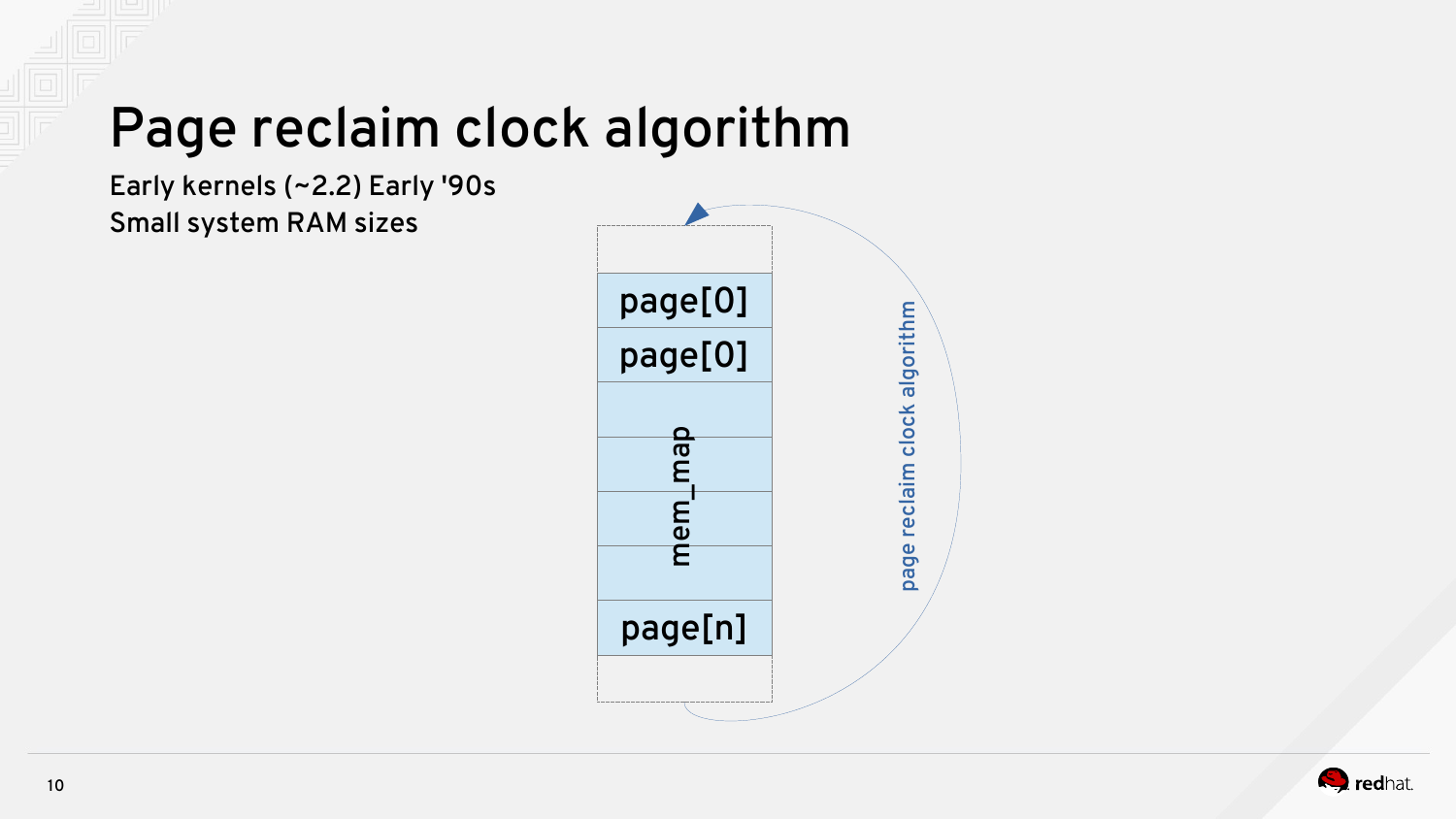#### pgtable scan clock algorithm

Kernel 2.2 Mid 90's



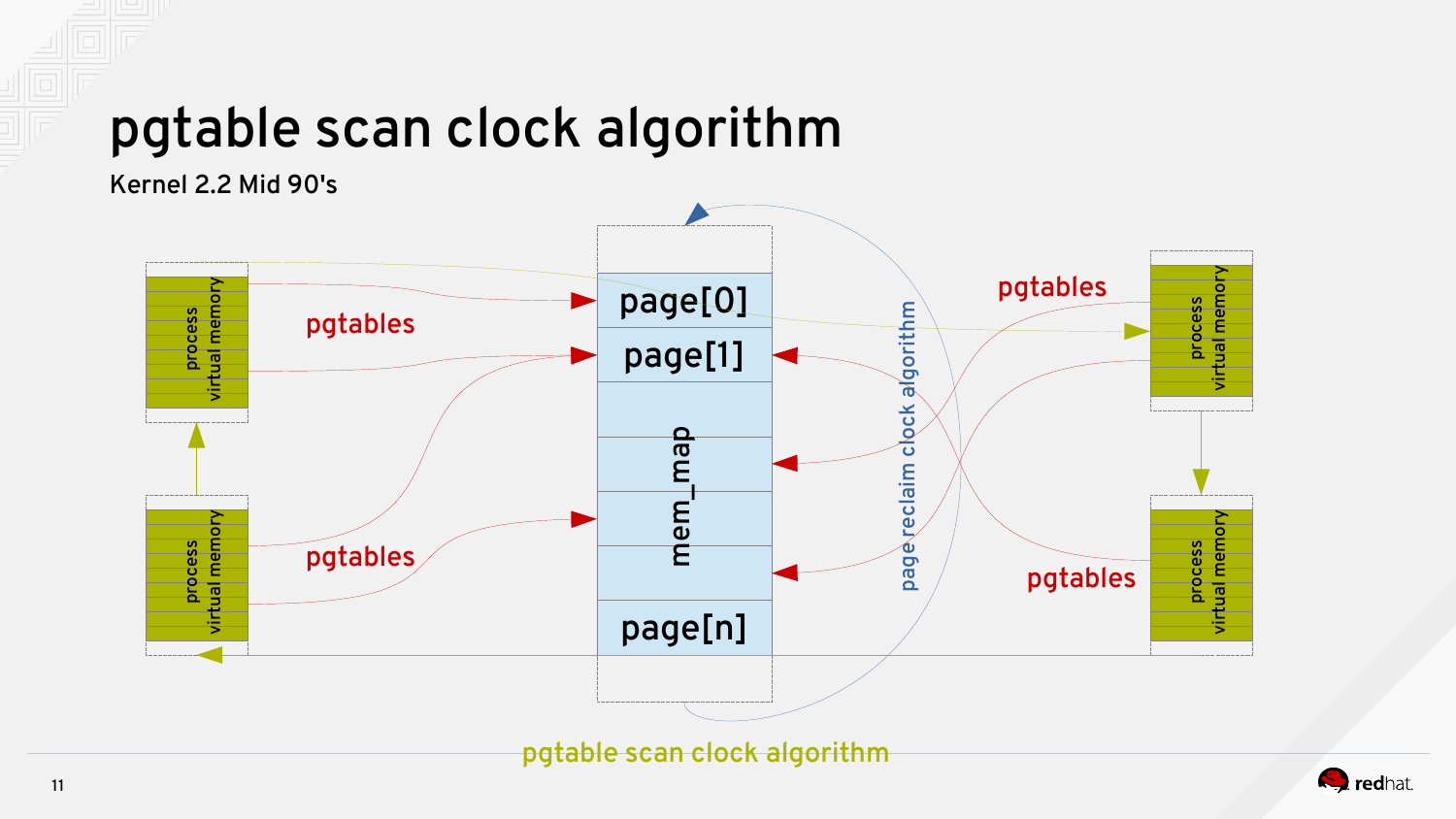#### Last Recently Used List



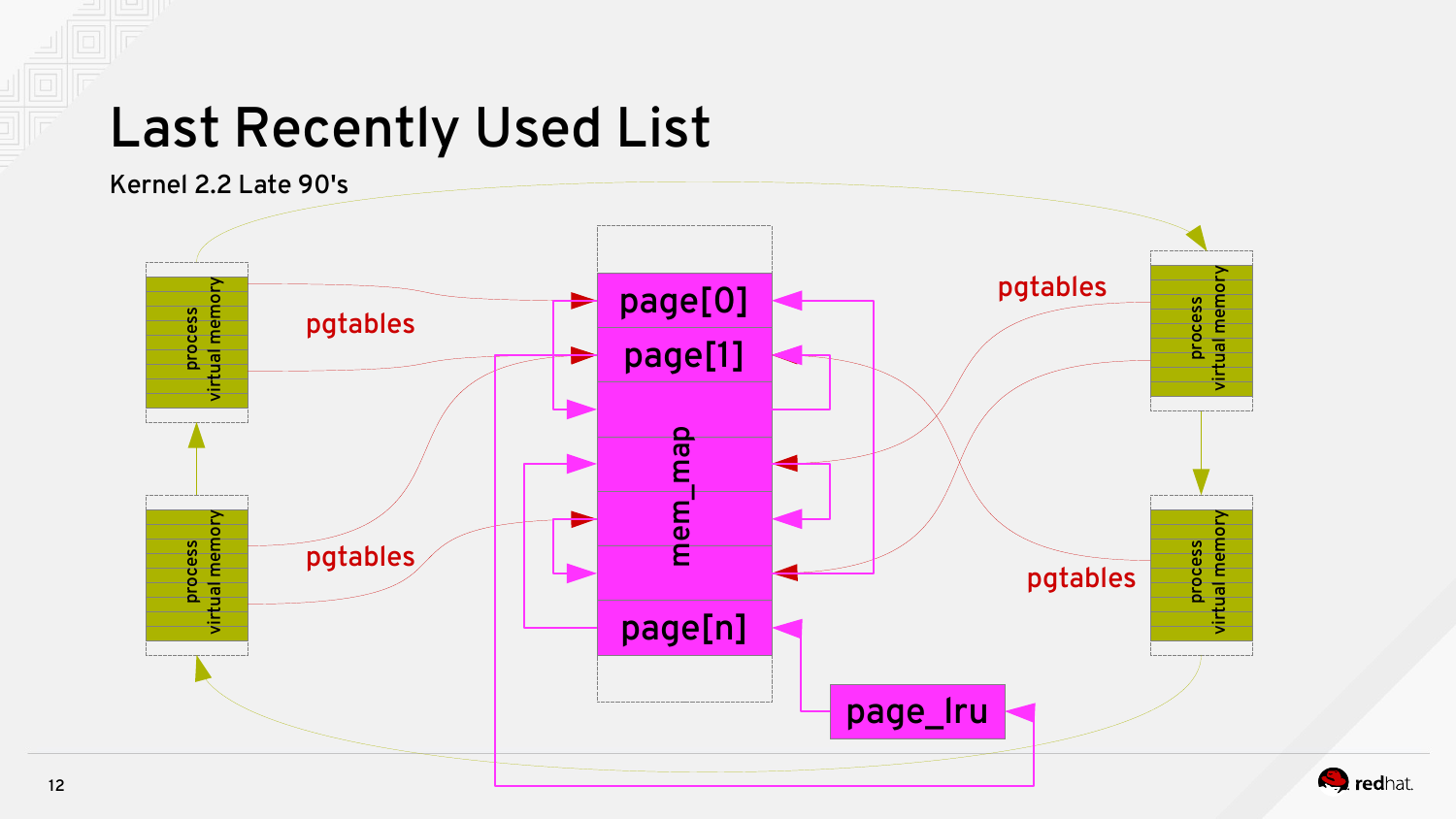#### Active and Inactive List LRU

Kernel 2.4 - 2001

#### The active page LRU preserves the the active memory working set

- Only the inactive LRU loses information as fast as useonce I/O goes
- Works well enough also with an arbitrary balance
- Active/inactive list optimum balancing algorithm was solved in 2012-2014
	- Shadow radix tree nodes that detect re-faults (more patches last month)



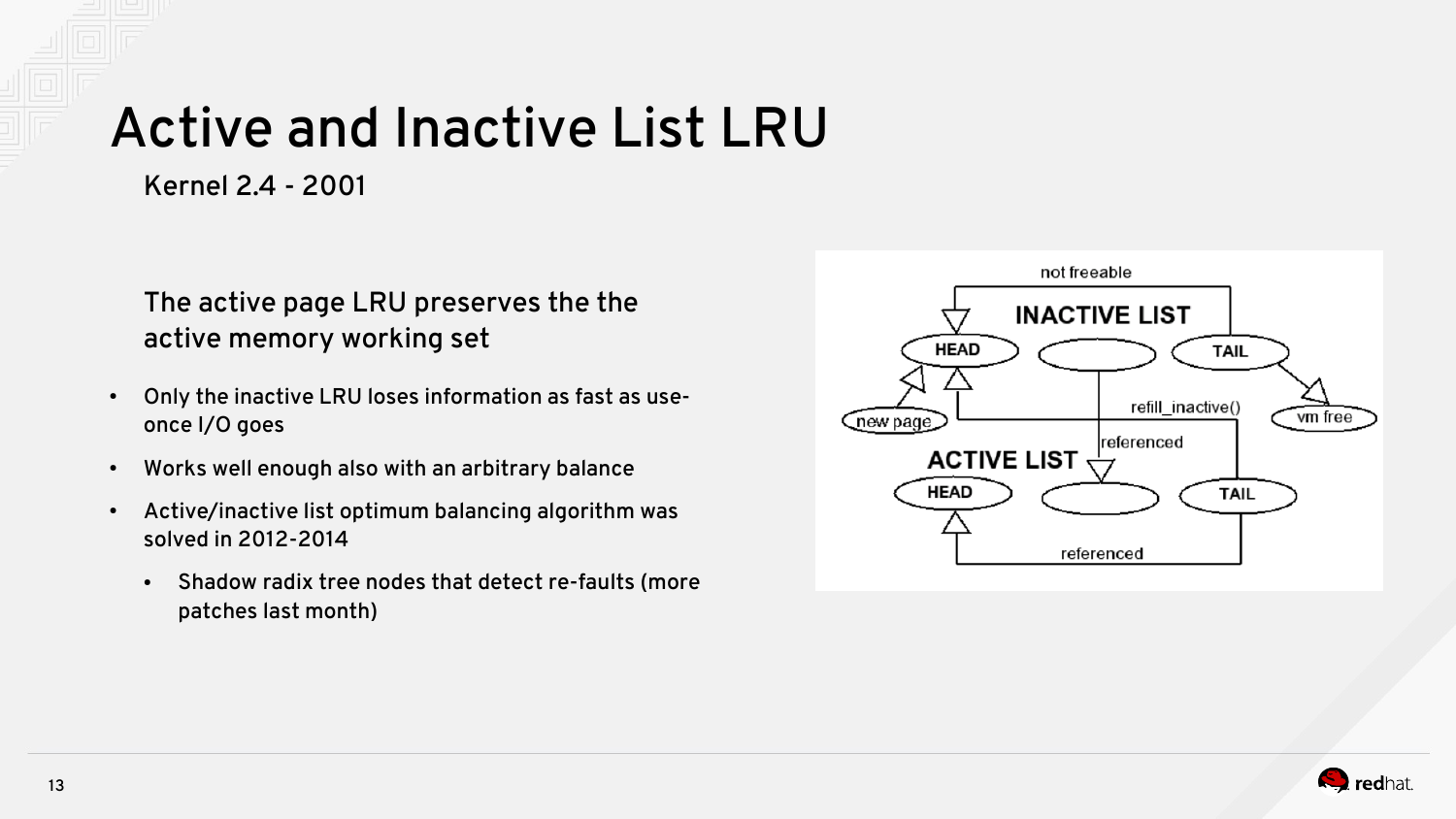#### Active & Inactive LRU Lists



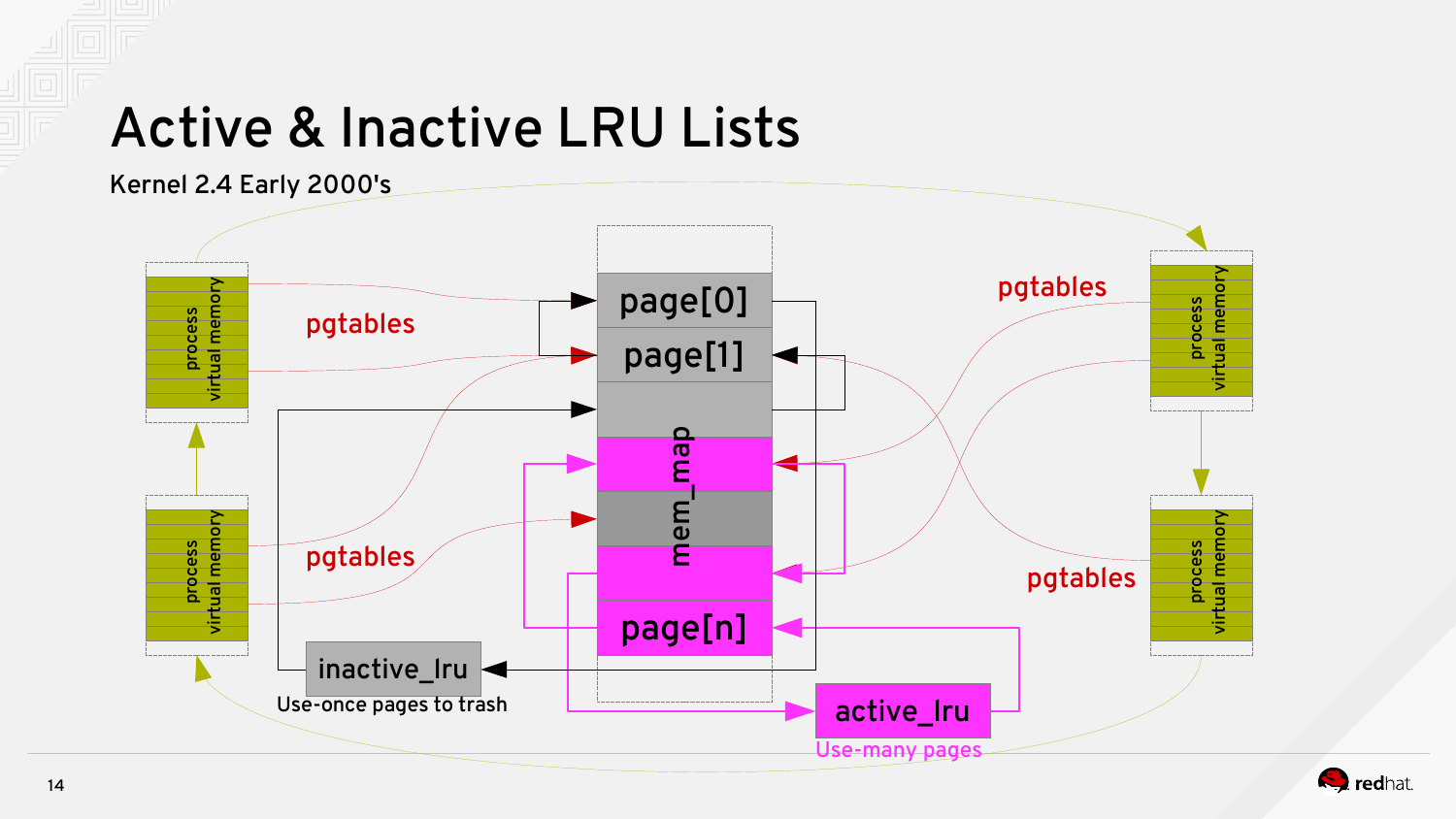

## \$ grep -i active /proc/meminfo Active: 11192976 kB Inactive: 2643936 kB Active(anon): 10402692 kB Inactive(anon): 2058248 kB Active(file): 790284 kB Inactive(file): 585688 kB

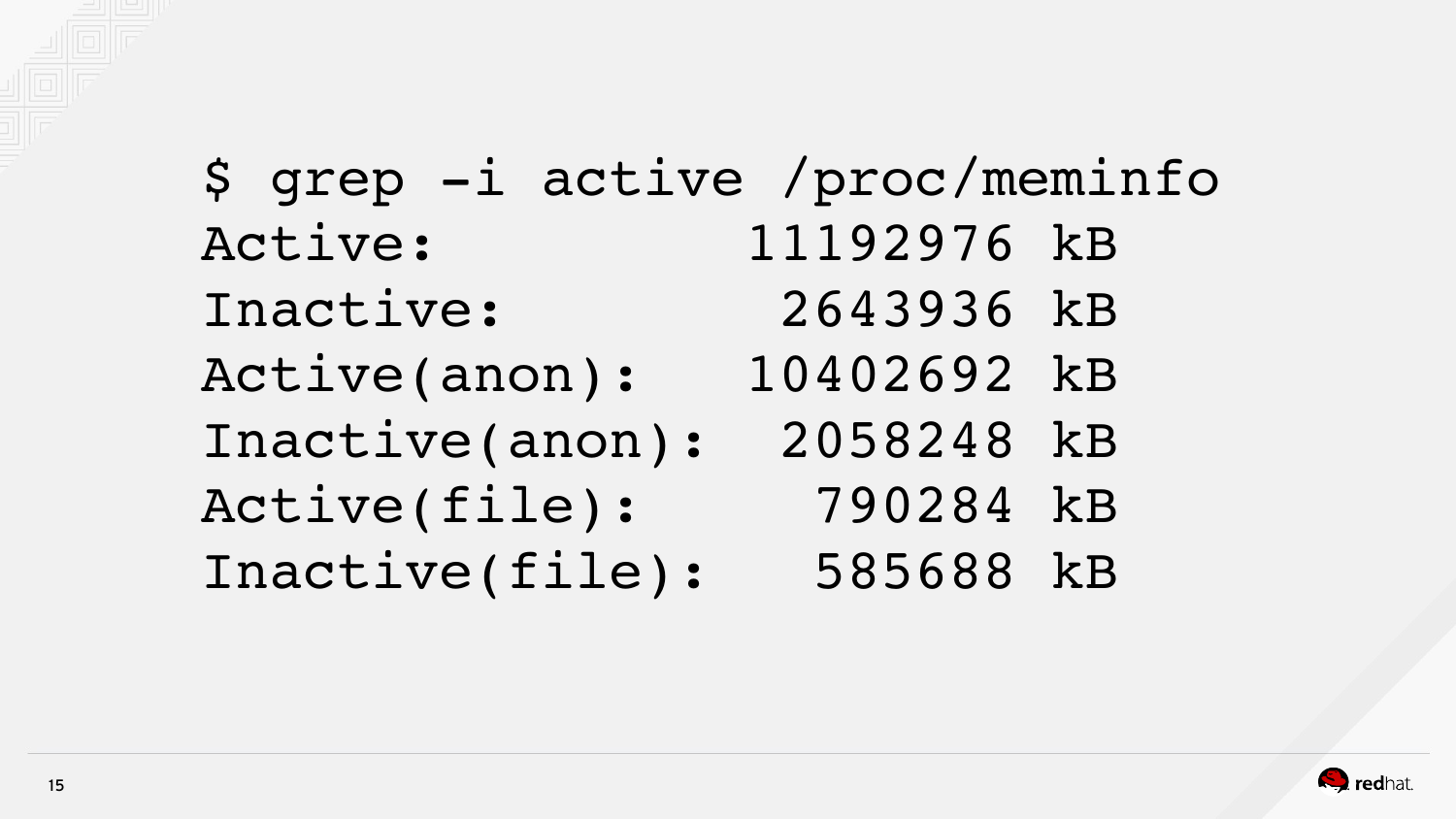## rmap Obsoletes pgtable Scan Clock Algorithm

Click to add subtitle



To free a candidate page, we must first drop all references to it (mark the page table entry non-present)

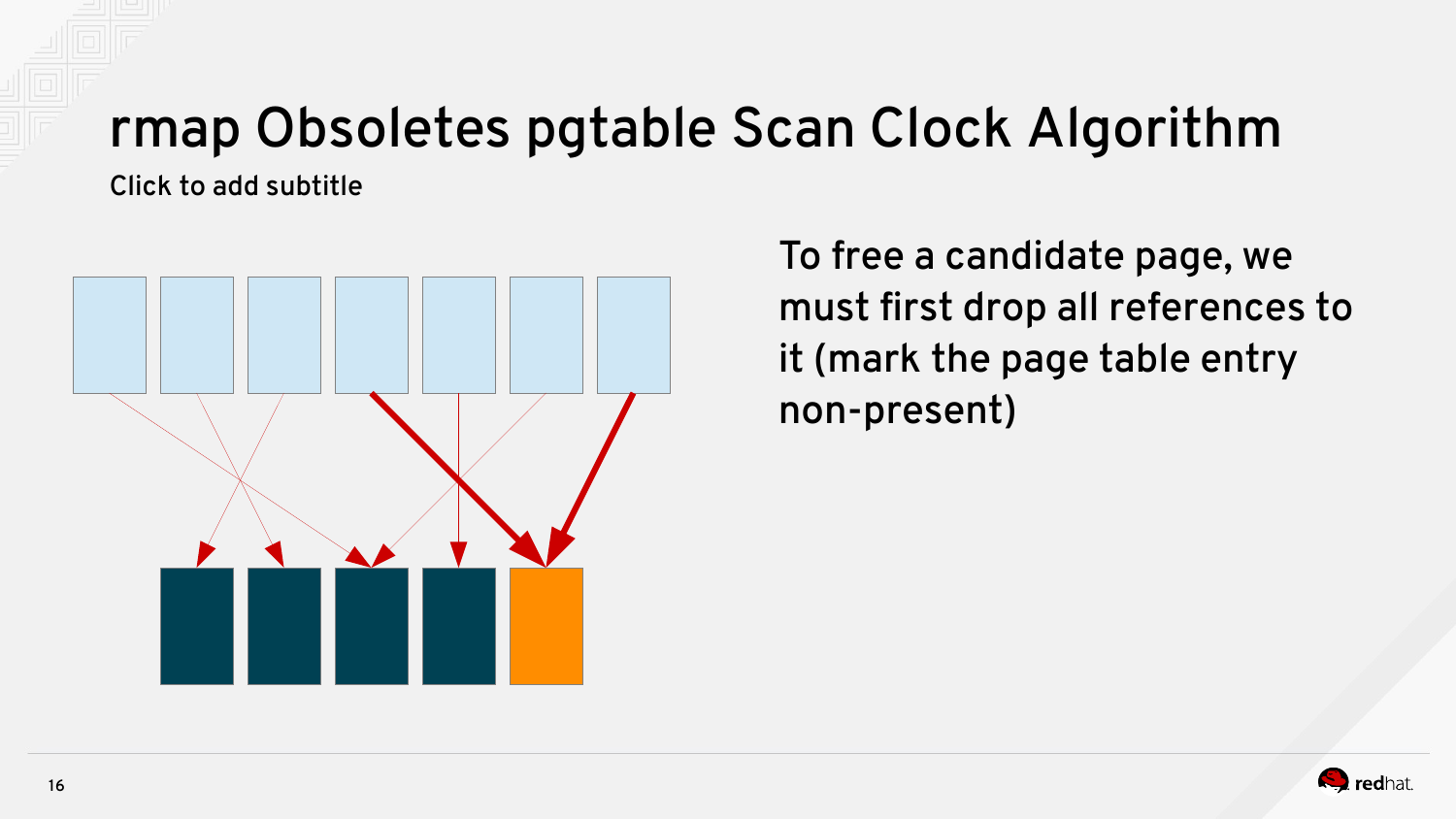

- mm\_struct aka MM
	- Memory of a process
	- Shared by all threads
- vm\_area\_struct aka VMA
	- Virtual memory area
	- Created and torn down by mmap & munmap
	- Defines the virtual address space of a MM

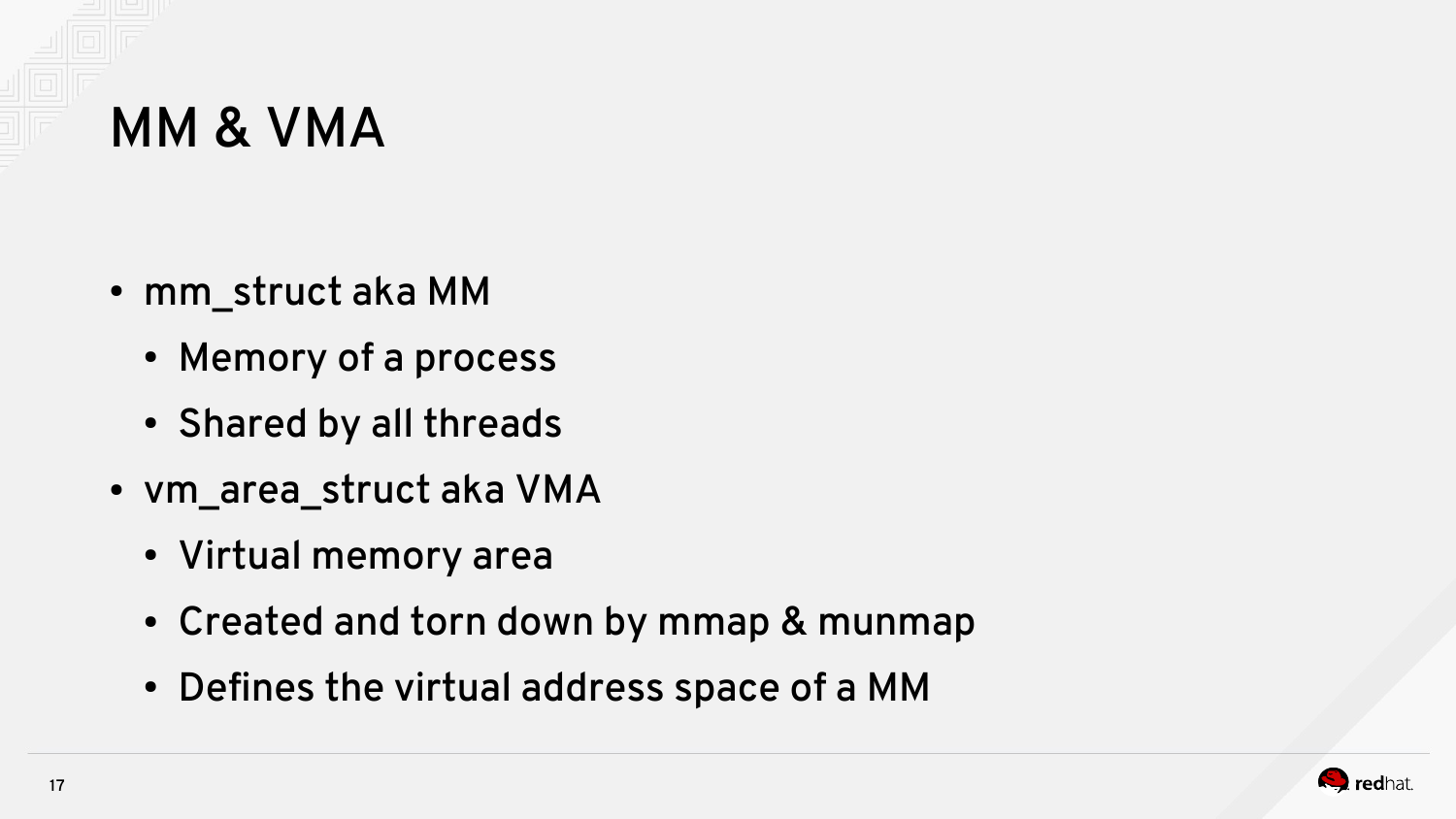## rmap Obsoletes pgtable Scan Clock Algorithm

Click to add subtitle



rmap – reverse mapping

• Allows direct connection to pagetables from any given physical page without scanning

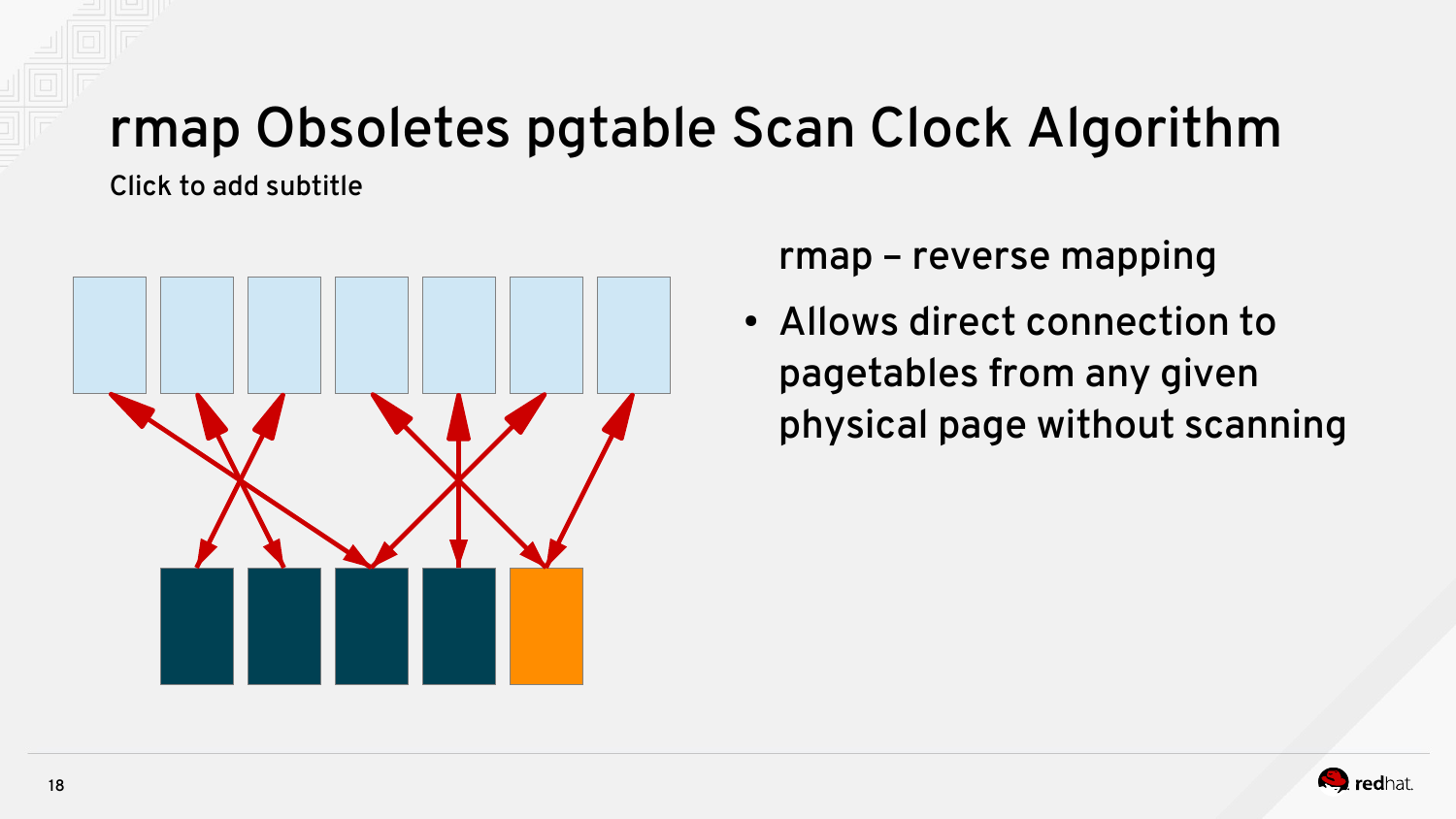#### rmap after unmap event

Click to add subtitle



If the user space program access the page, it will trigger a pagein/swapin

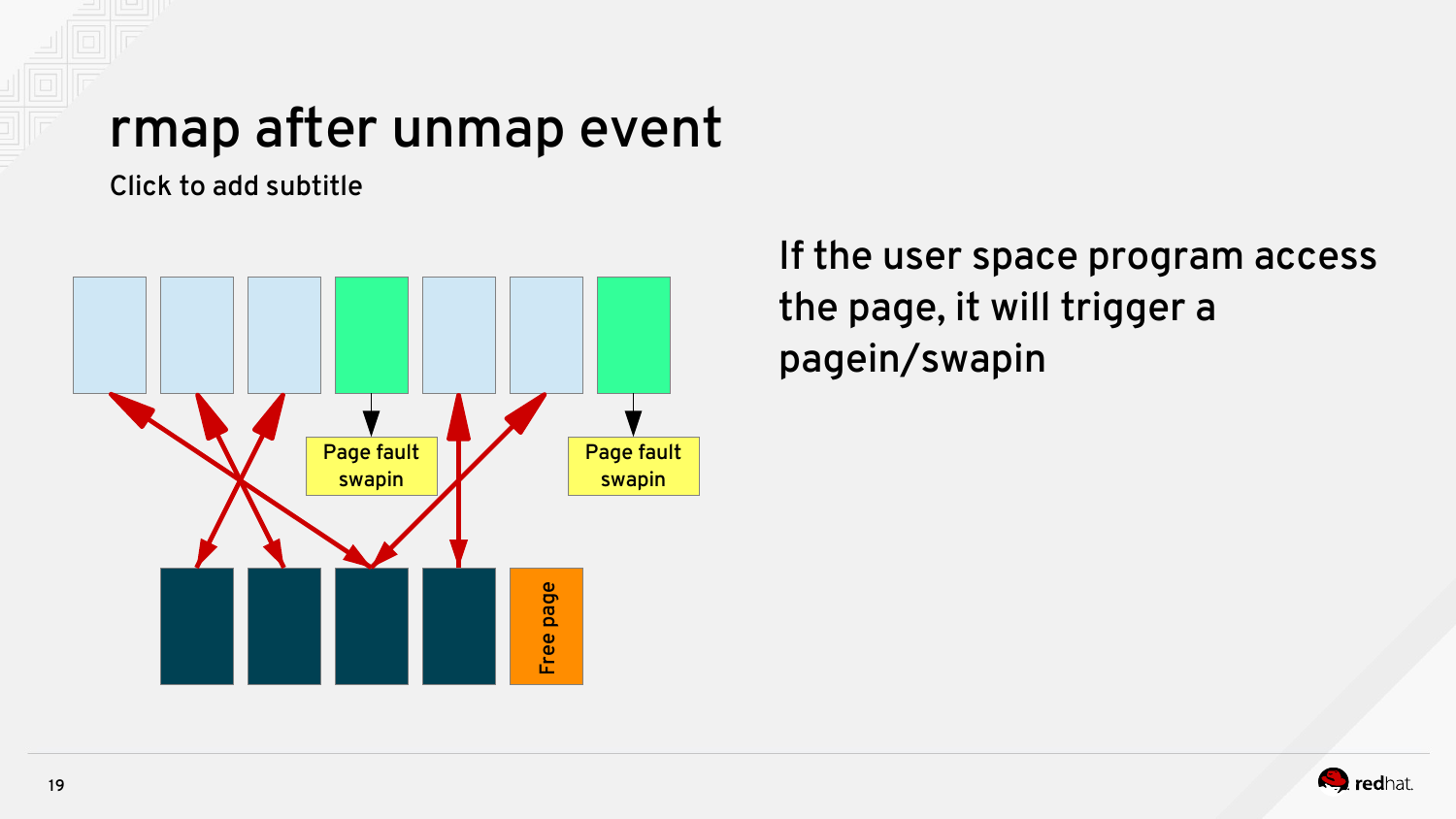#### objrmap / anon-vma / ksm



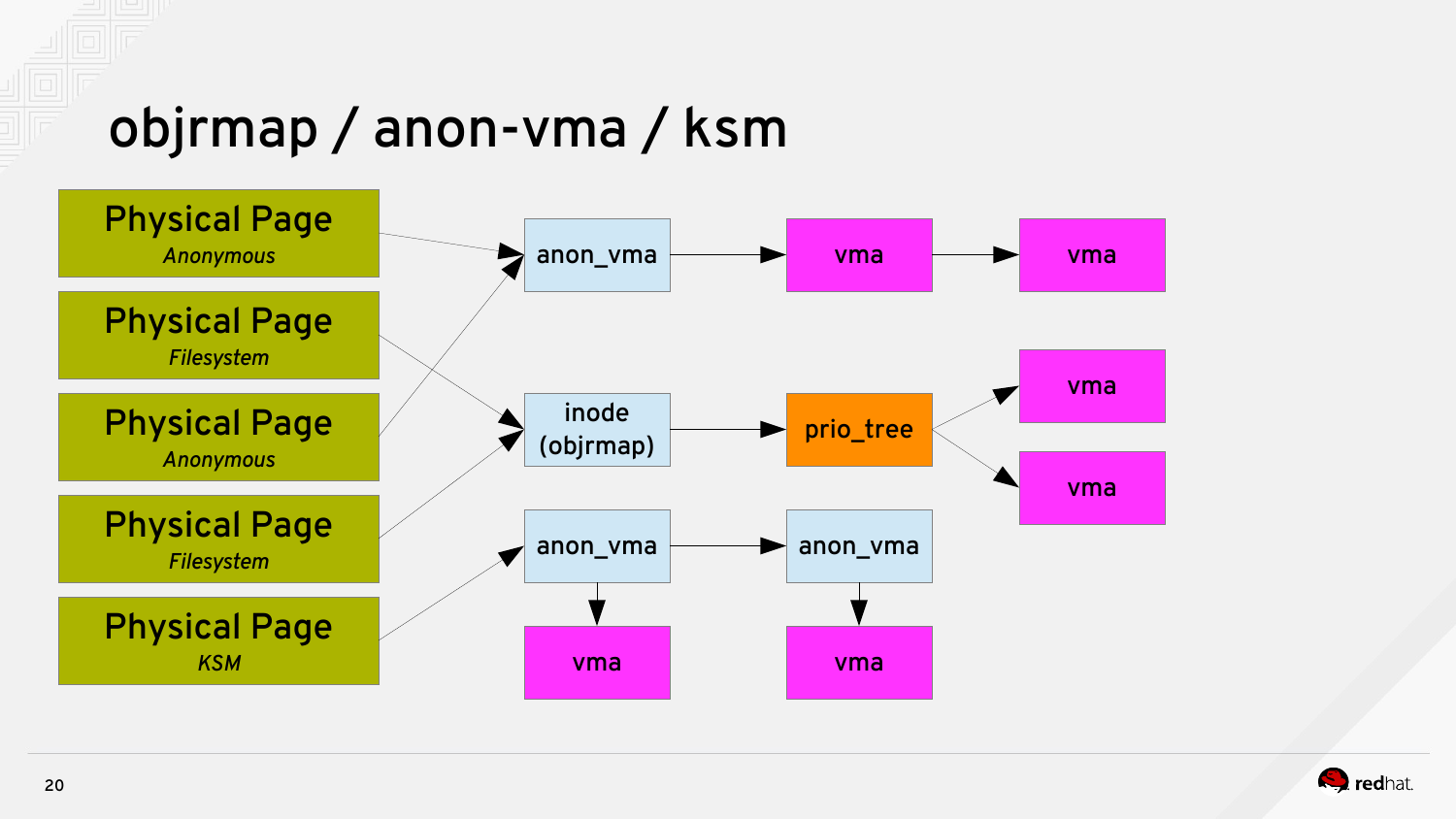#### Active & Inactive + rmap

Kernel 2.6 Late 2000's



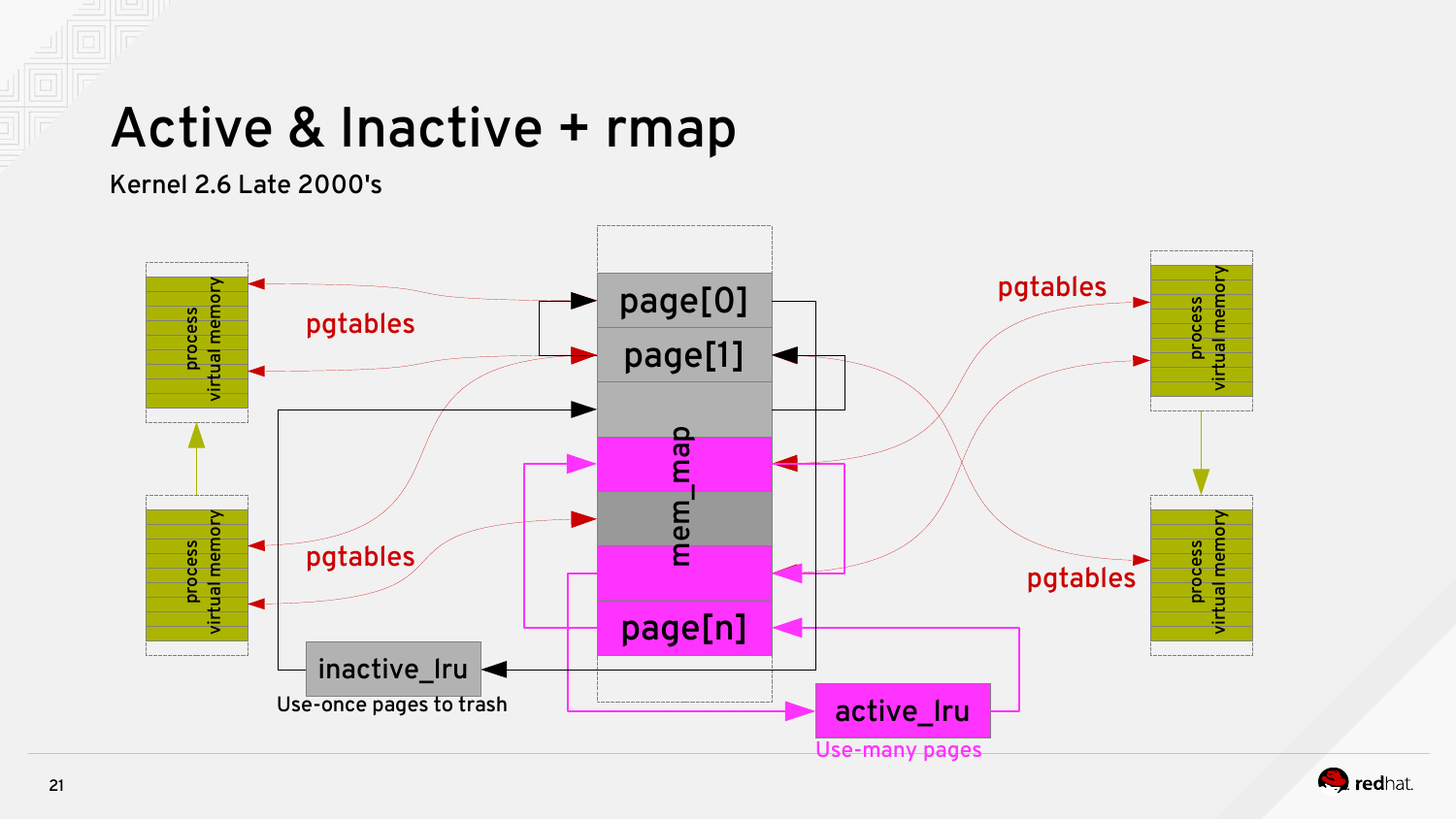## /proc/meminfo

| MemTotal:       | 16054316    | kB | SReclaimable:      | 644192 kB      |    |  |
|-----------------|-------------|----|--------------------|----------------|----|--|
| MemFree:        | 1390476 kB  |    | SUnreclaim:        | 218776 kB      |    |  |
| MemAvailable:   | 2946740     | kB | KernelStack:       | 23776          | kB |  |
| Buffers:        | 112292 kB   |    | PageTables:        | 147796 kB      |    |  |
| Cached:         | 2652012 kB  |    | NFS Unstable:      | $\overline{0}$ | kB |  |
| SwapCached:     | 39876       | kB | Bounce:            | $\overline{0}$ | kB |  |
| Active:         | 11228856 kB |    | WritebackTmp:      | $\overline{0}$ | kB |  |
| Inactive:       | 2087104 kB  |    | CommitLimit:       | 16096272 kB    |    |  |
| Active(anon):   | 10440148 kB |    | Committed AS:      | 32734512 kB    |    |  |
| Inactive(anon): | 1710336     | kB | VmallocTotal:      | 34359738367 kB |    |  |
| Active(file):   | 788708 kB   |    | VmallocUsed:       | 763212 kB      |    |  |
| Inactive(file): | 376768 kB   |    | VmallocChunk:      | 34358783056 kB |    |  |
| Unevictable:    | 3188        | kB | HardwareCorrupted: | 0              | kB |  |
| Mlocked:        | 3188 kB     |    | AnonHugePages:     | 1280000 kB     |    |  |
| SwapTotal:      | 8069116     | kB | HugePages Total:   | 0              |    |  |
| SwapFree:       | 6731456 kB  |    | HugePages Free:    | 0              |    |  |
| Dirty:          | 23076 kB    |    | HugePages Rsvd:    | $\overline{0}$ |    |  |
| Writeback:      | $\mathbf 0$ | kB | HugePages Surp:    | 0              |    |  |
| AnonPages:      | 10531332 kB |    | Hugepagesize:      | 2048           | kB |  |
| Mapped:         | 844892 kB   |    | DirectMap4k:       | 305040         | kB |  |
| Shmem:          | 1599248 kB  |    | DirectMap2M:       | 15040512 kB    |    |  |
| Slab:           | 862968 kB   |    | DirectMap1G:       | 1048576 kB     |    |  |

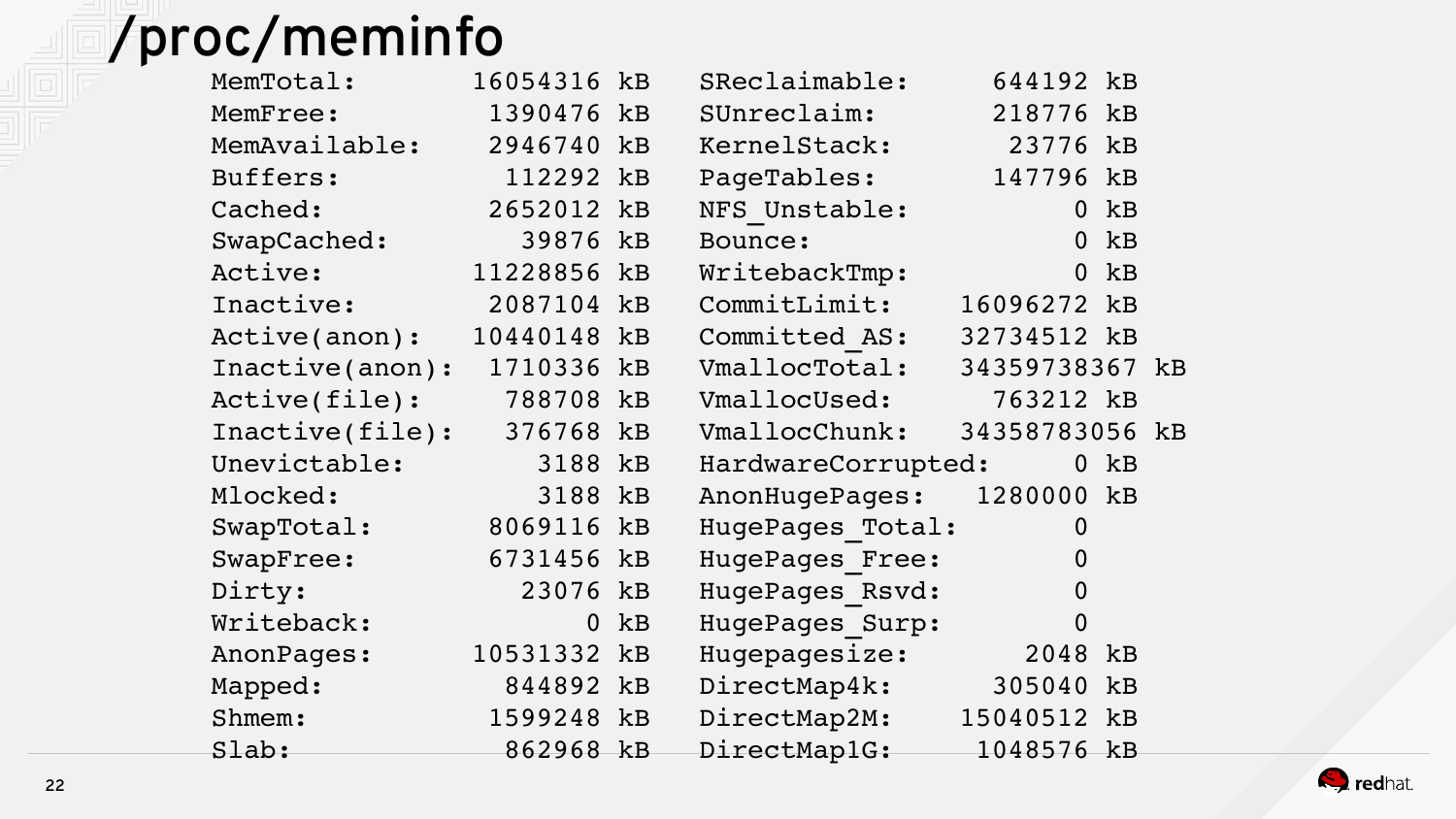#### More recent changes: Many More LRUs

- Separated LRU for anon and file backed mappings
- memcg (memory cgroups) introduced per-memcg LRUs
- Removal of un-freeable pages from LRUs
	- anonymous memory with no swap
	- mlocked memory
- Transparent Hugepages in the LRU increase scalability further (lru size decreased 512 times)

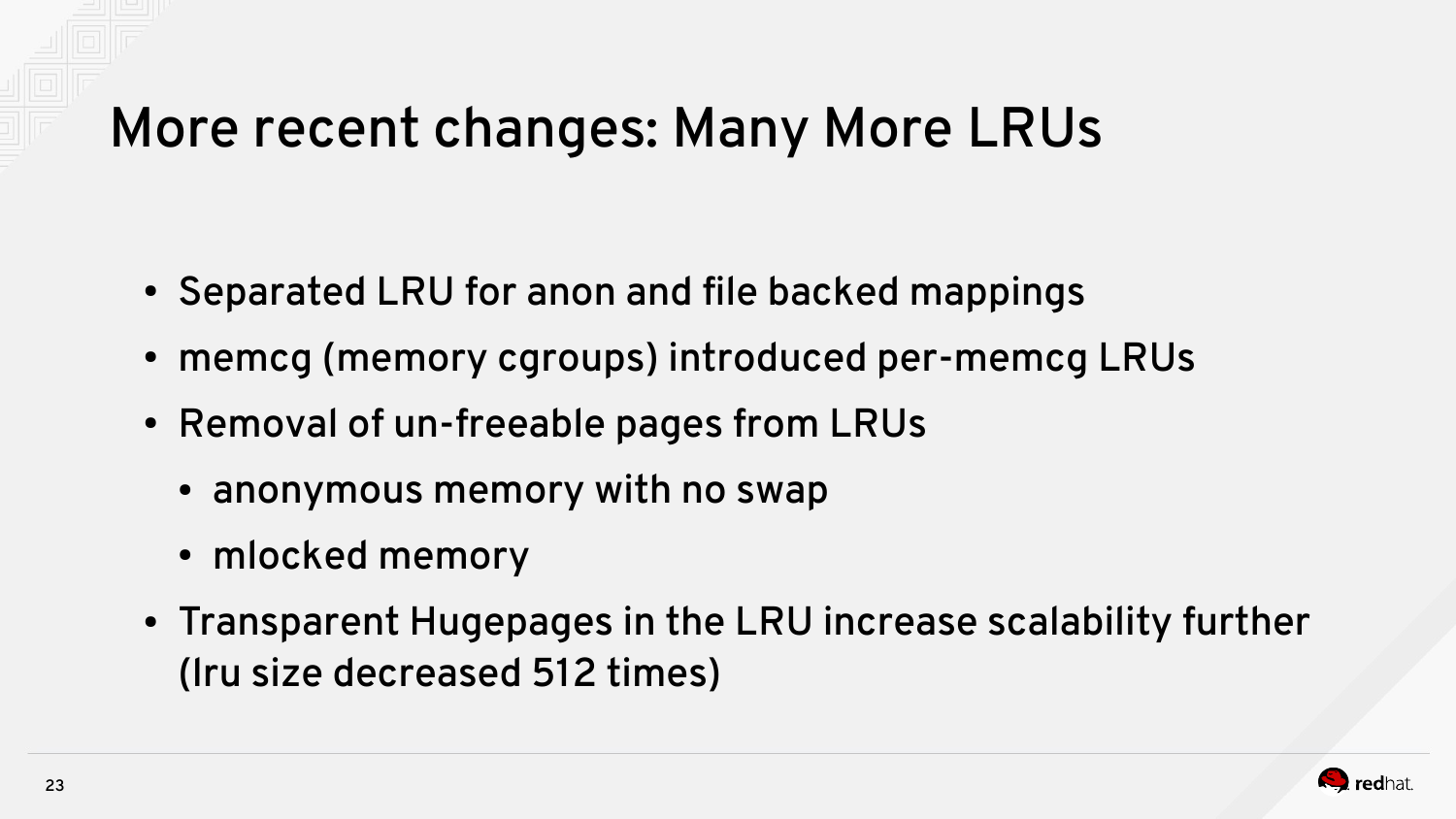# CPU Memory Architectures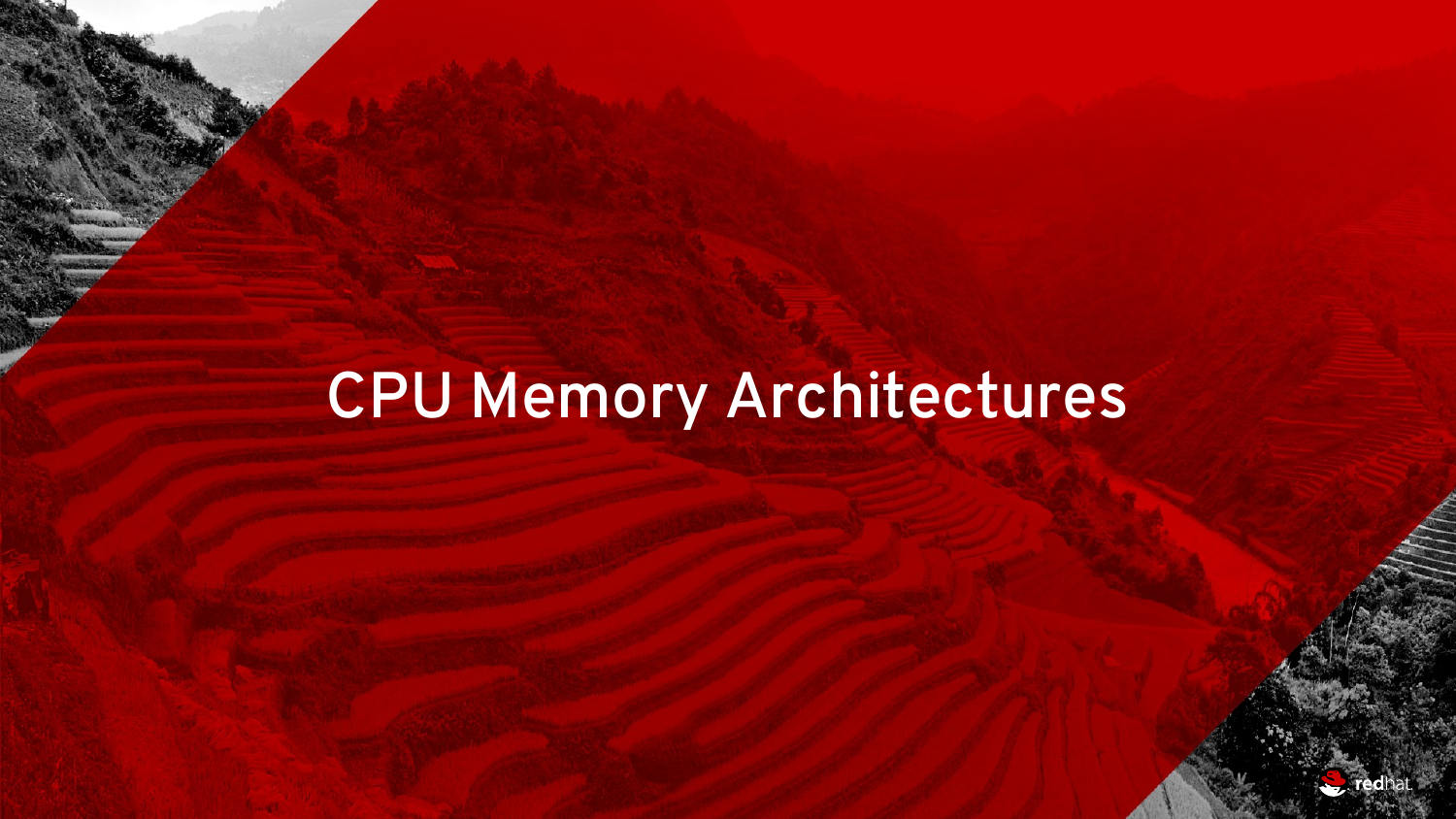#### Older Architectures

Direct memory bus



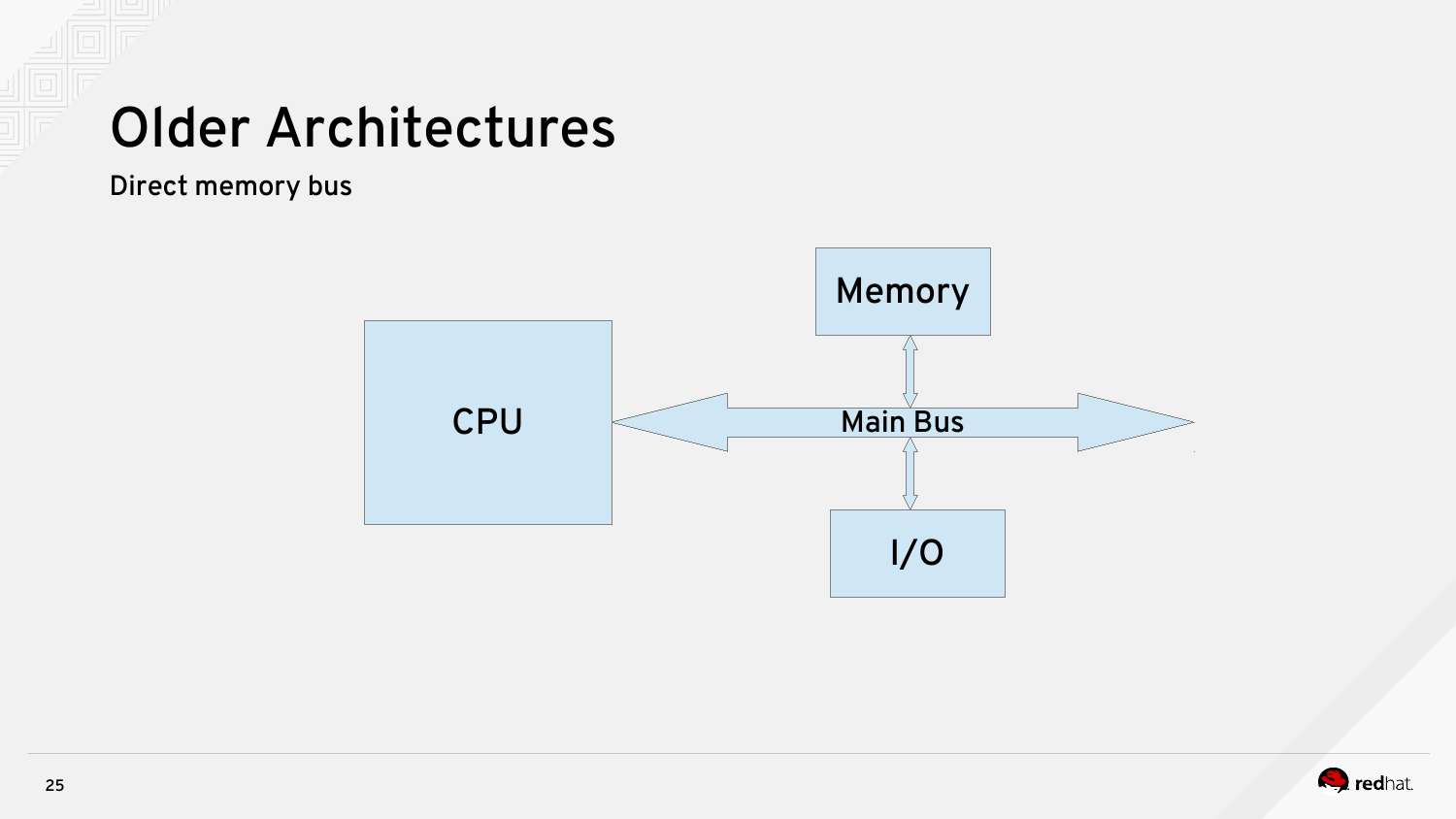#### Older Architectures

Northbridge / Southbridge memory bus



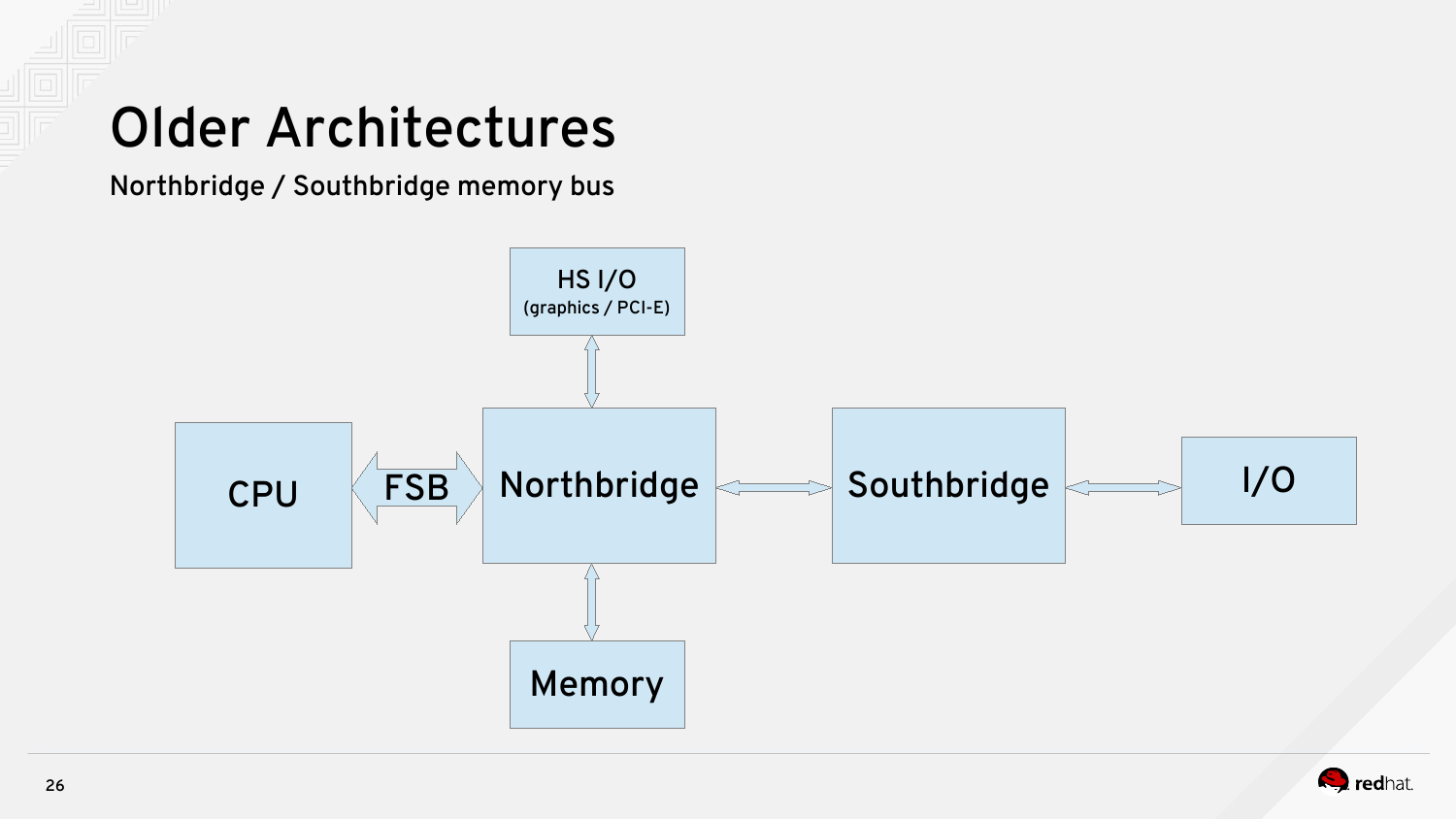#### NUMA Architecture

Multi-core Multi-Bus Architecture



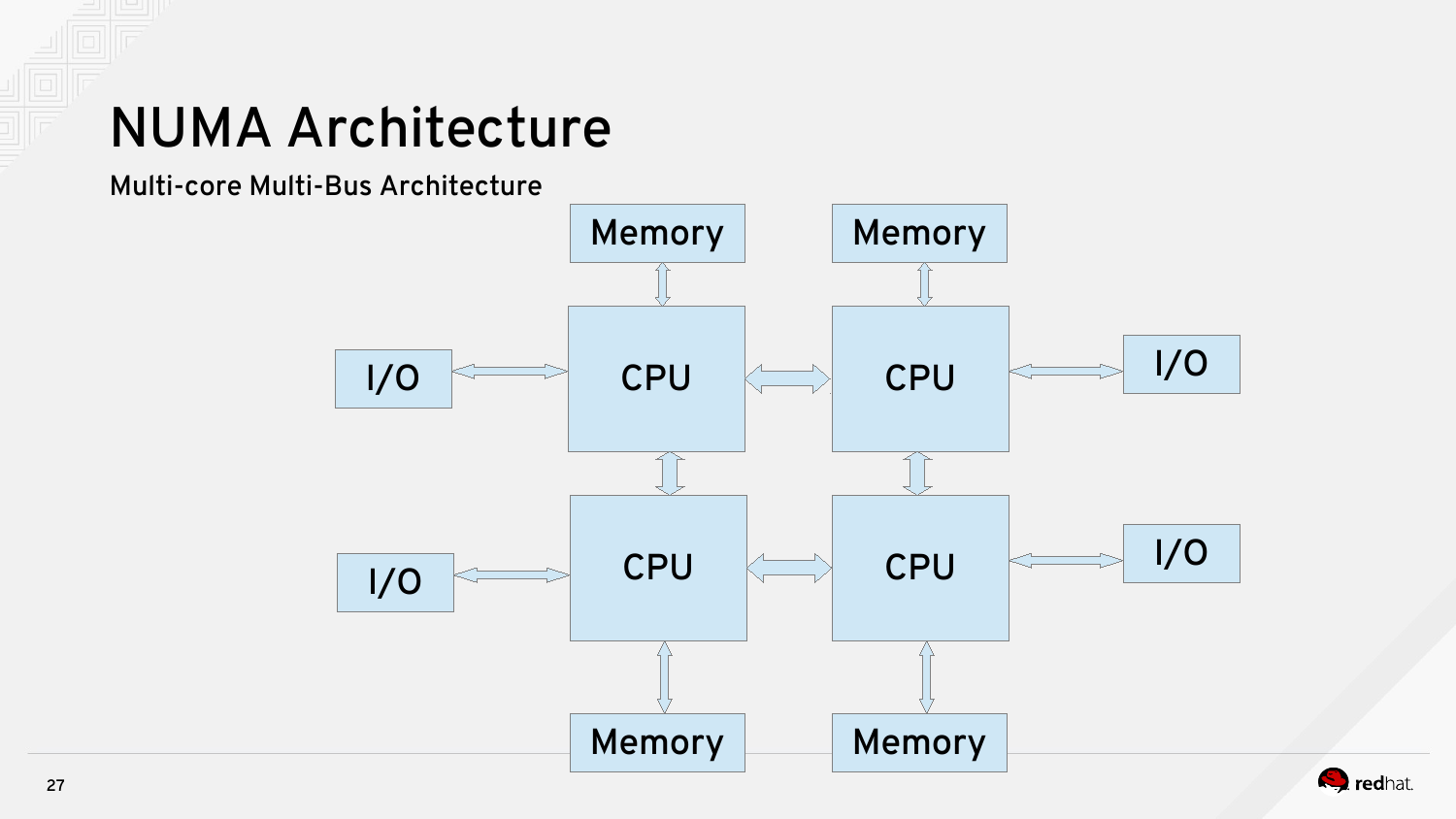#### NUMA – Non-Uniform Memory Architecture

- Multiple Nodes in a NUMA System
	- Each Node
		- CPU
		- Memory
		- PCI/Devices
- All Nodes are interconnected
	- Interconnects are slow
- Why NUMA?

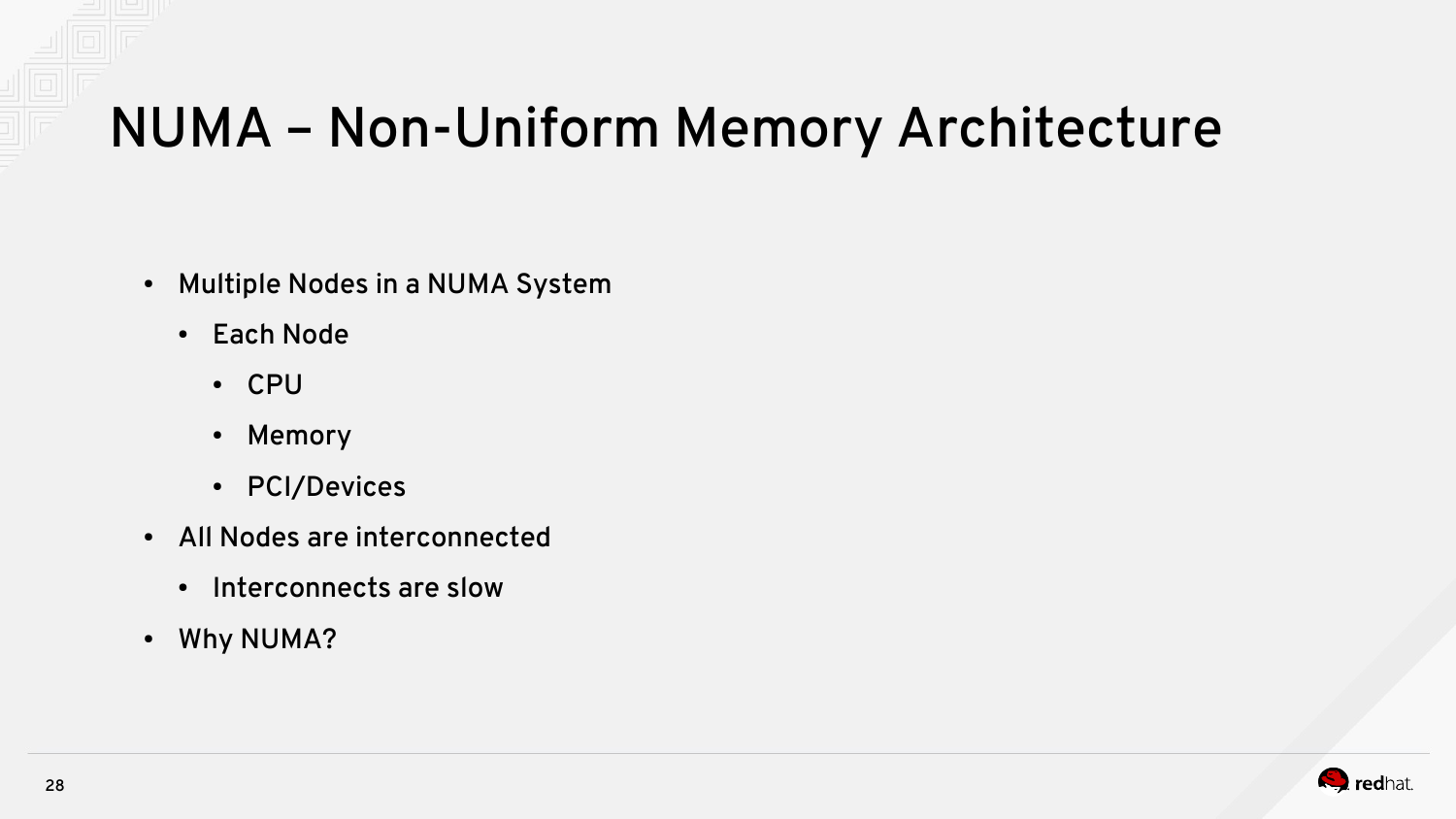# Linux and NUMA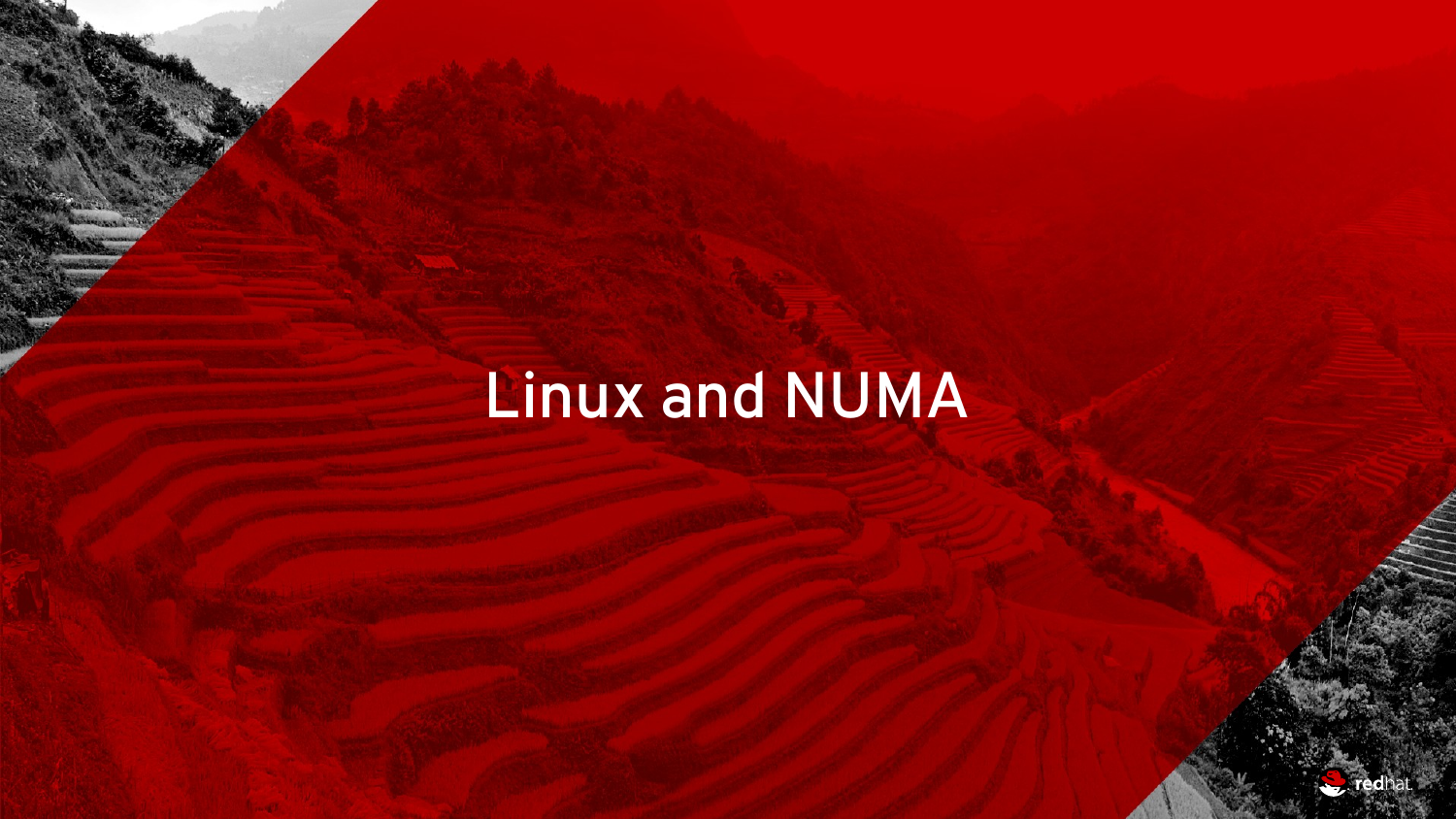#### NUMA memory policies

MPOL DEFAULT,  $\frac{1}{2}$   $\frac{1}{2}$  no numactl  $\frac{*}{2}$ MPOL PREFERRED,  $/*$  --preferred=node \*/ MPOL BIND,  $/*$  default numactl / MPOL INTERLEAVE, /\* --interleave=nodes \*/ MPOL LOCAL,  $/*$  --localalloc \*/



{

}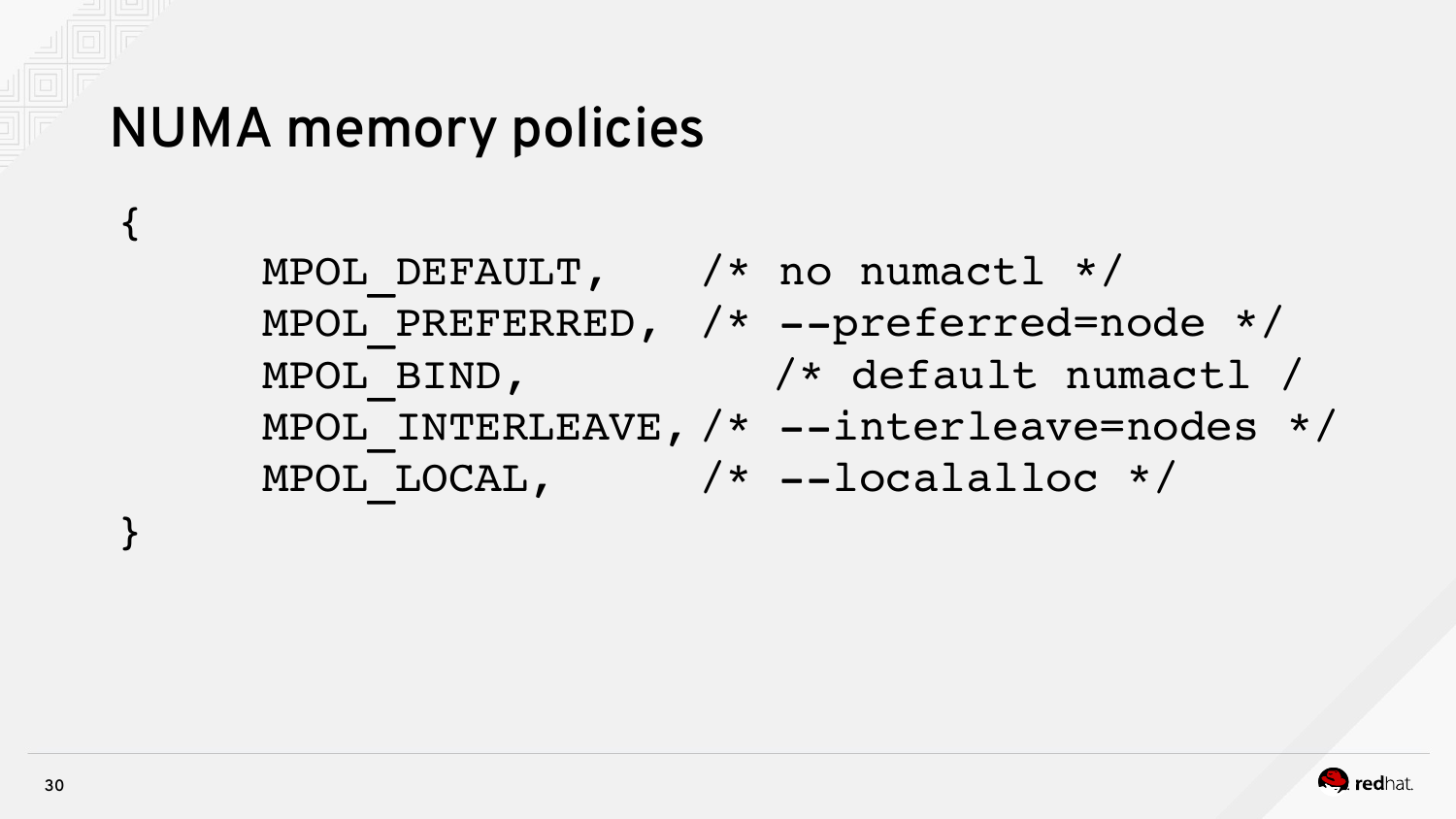#### Virt startup on CPU #0 MPOL\_DEFAULT

Node #0 RAM #0 CPU #0 Node #1 RAM #1 CPU #1 KVM

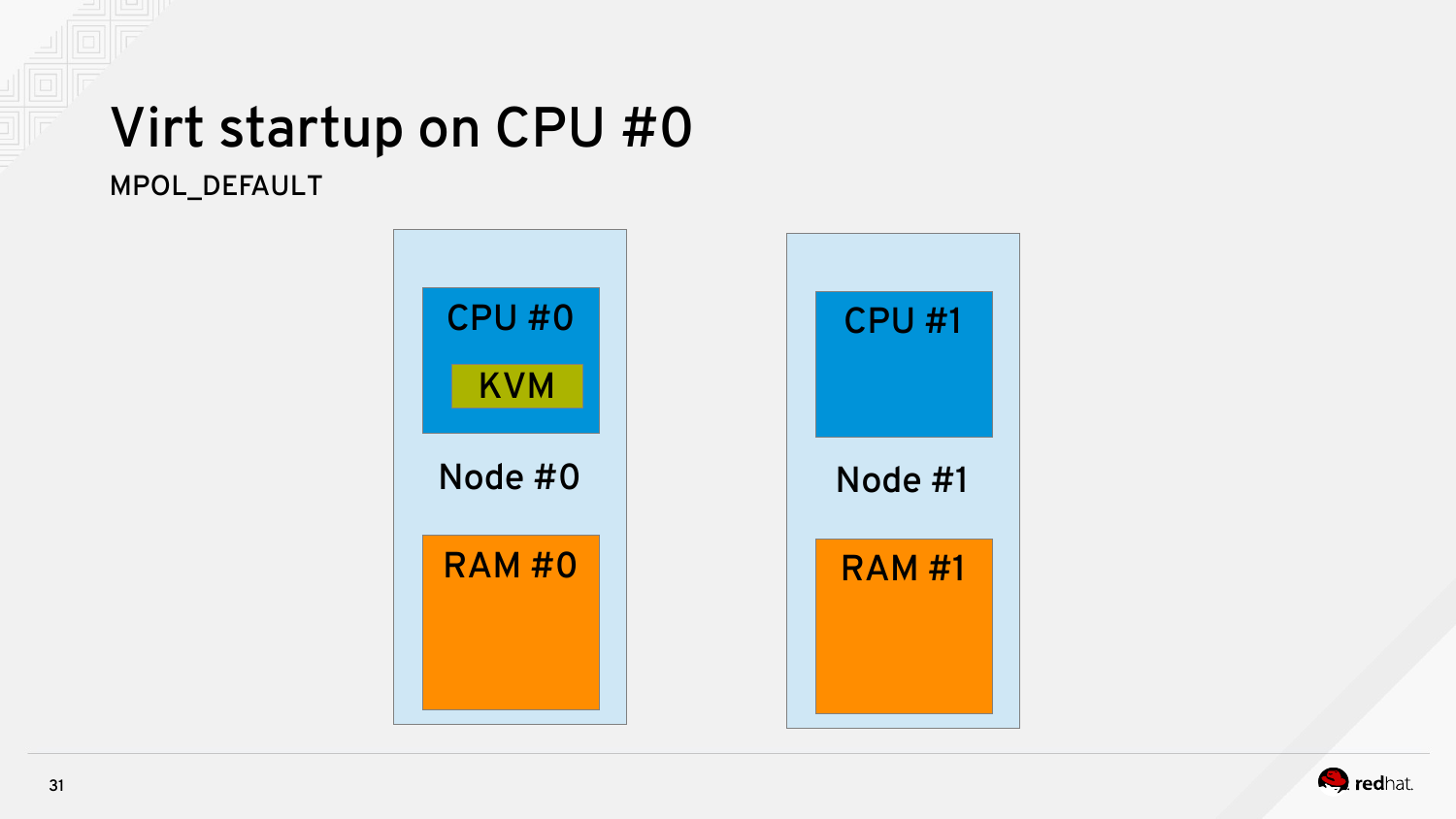#### Virt Mach allocates from RAM #0

MPOL\_DEFAULT, no bindings



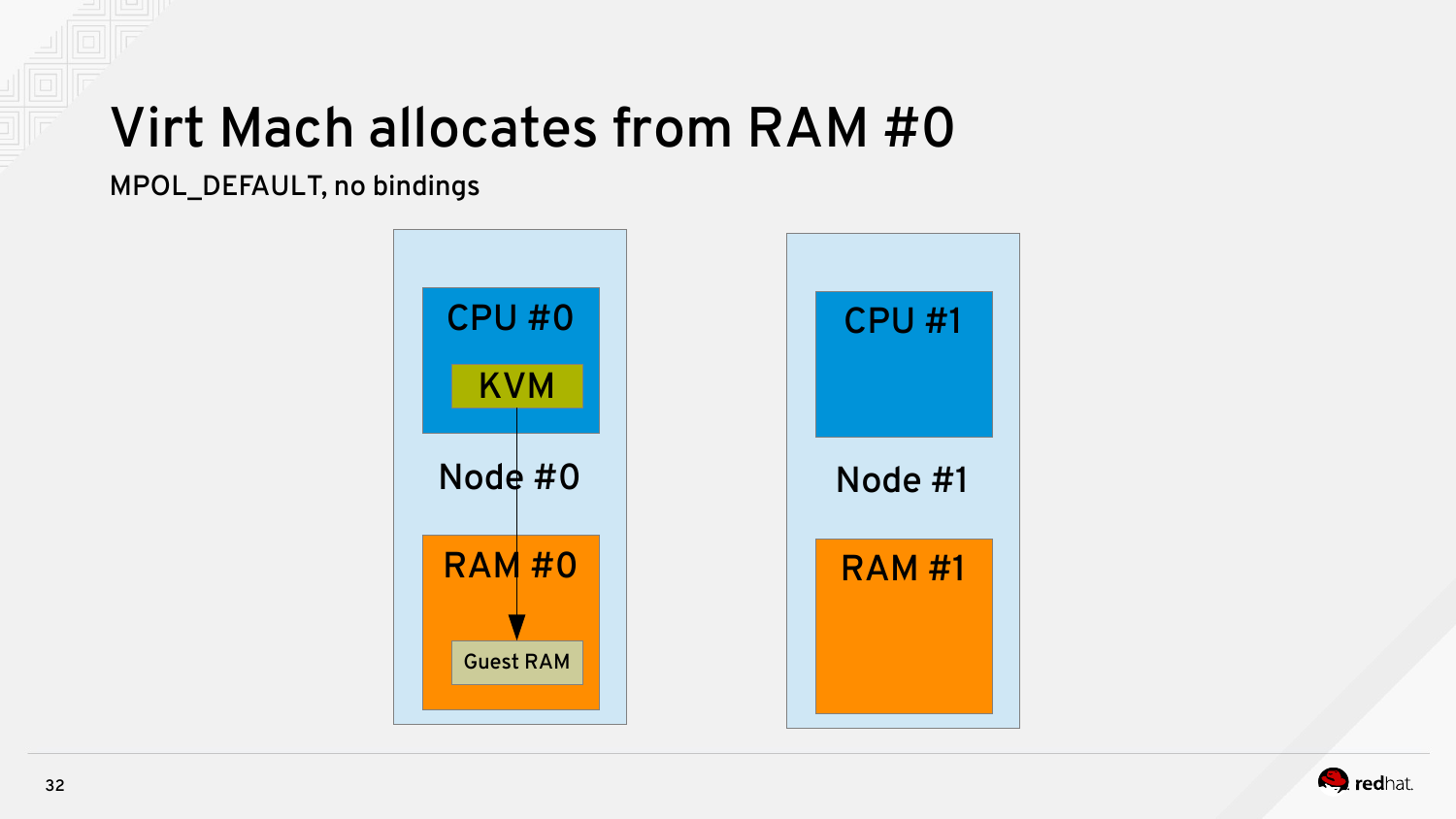#### Scheduler CPU migration to #1

MPOL\_DEFAULT, no bindings



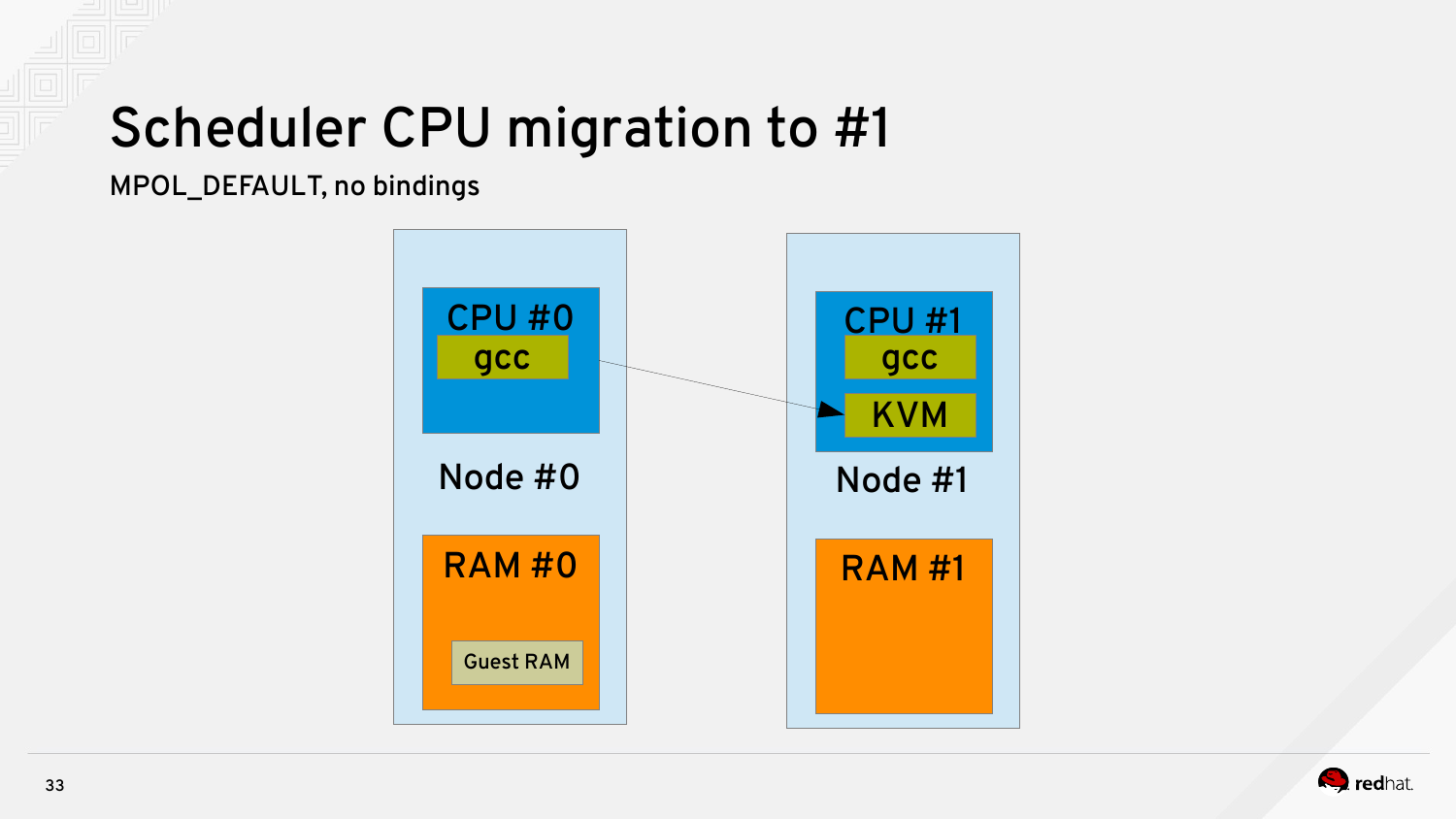#### Load goes away

#### Linux scheduler is blind – KVM will stay on CPU#1 with slow memory access



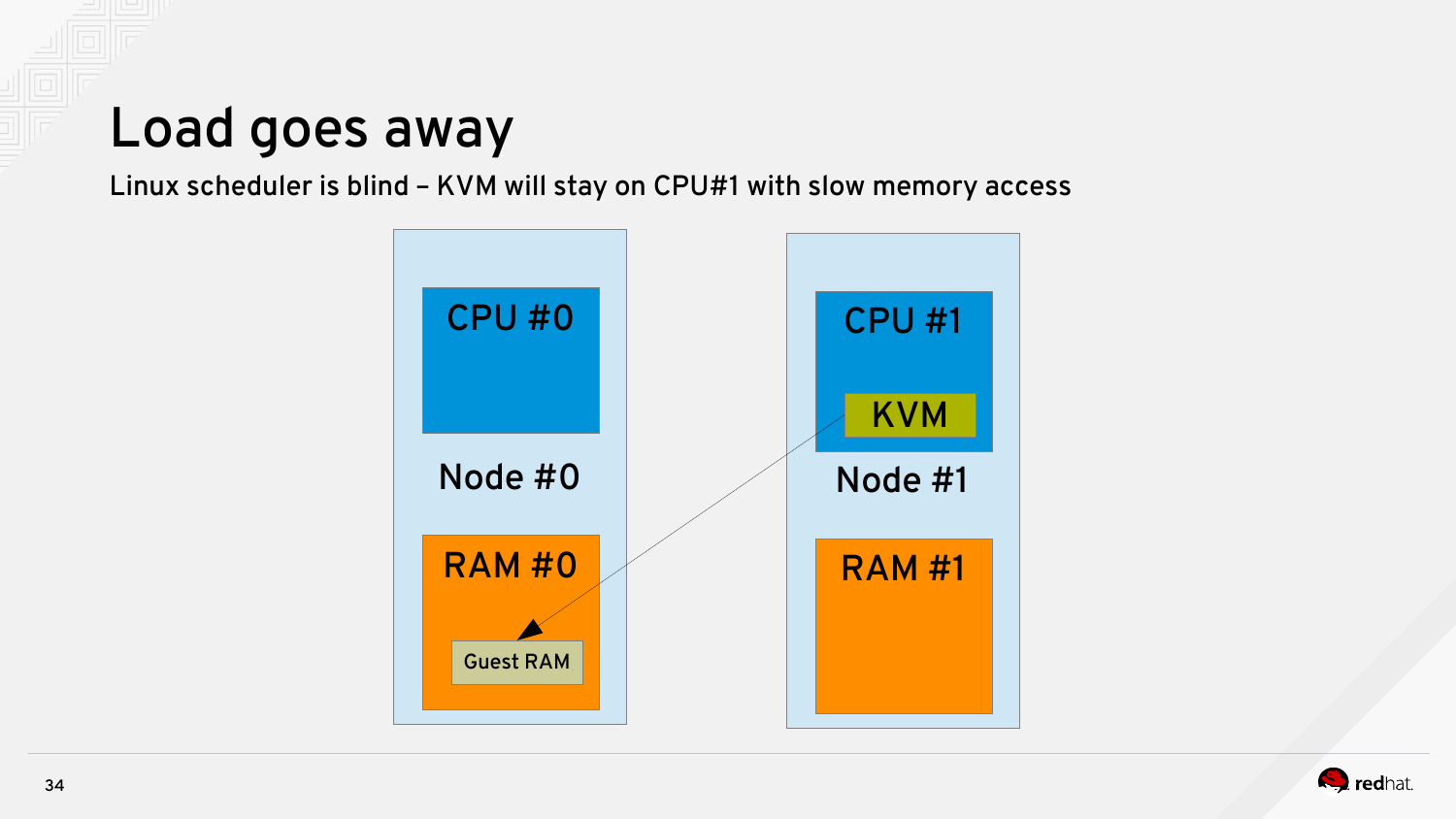### Hard NUMA bindings

- man numactl
- man numastat
- Kernel API
	- sys\_mempolicy
	- $\cdot$  sys\_mbind
	- sys\_sched\_setaffinity
	- sys\_move\_pages
	- /dev/cpuset
- $\cdot$  Full topology available in /sys

Numad can use the kernel API to monitor memory pressure and act accordingly

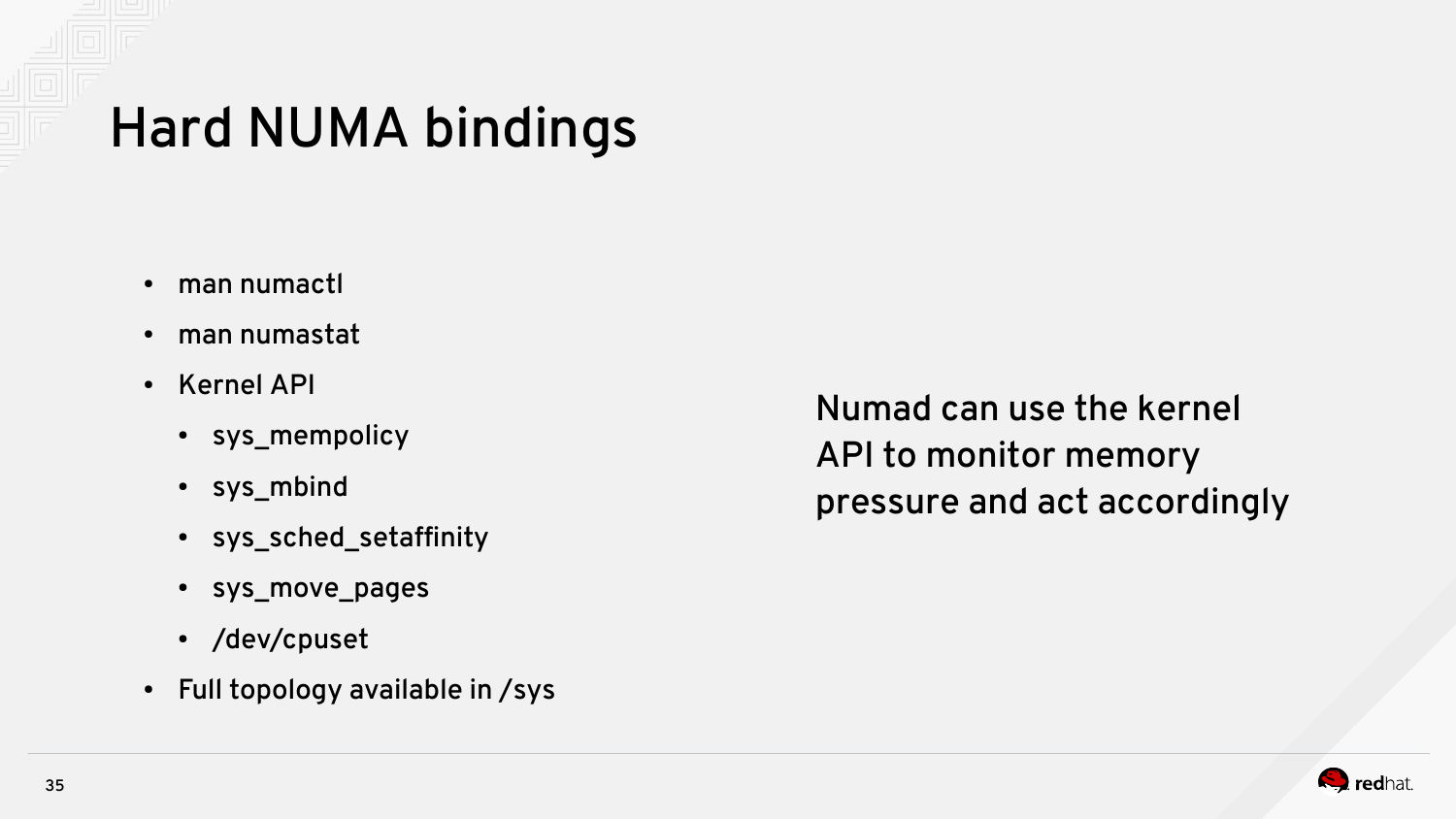#### No NUMA affinity

| # numastat -c qemu-kvm<br>Per-node process memory usage (in Mbs) |                       |      |                |              |      |          |          |                                                               |      |            |
|------------------------------------------------------------------|-----------------------|------|----------------|--------------|------|----------|----------|---------------------------------------------------------------|------|------------|
| PID                                                              |                       |      |                |              |      |          |          | Node 0 Node 1 Node 2 Node 3 Node 4 Node 5 Node 6 Node 7 Total |      |            |
|                                                                  | $51722$ (qemu-kvm)    | 68   | 16             | 357          | 6936 | $\sim$ 2 | 3        | 147                                                           | 598  | 8128       |
|                                                                  | 51747 (gemu-kvm) 245  |      | 11             | 5            | 18   | 5172     | 2532     | $\sqrt{1}$                                                    | 92   | 8076       |
|                                                                  | 53736 (qemu-kvm) 62   |      | 432            | 1661         | 506  | 4851     | 136      | 22                                                            | 445  | 8116       |
|                                                                  | 53773 (gemu-kvm) 1393 |      | 3 <sup>7</sup> | $\mathbf{1}$ | 2    | 12       | $\Omega$ | $\Omega$                                                      | 6702 | 8114       |
| Total                                                            |                       | 1769 | 463            | 2024         | 7462 | 10037    | 2672     | 169                                                           |      | 7837 32434 |

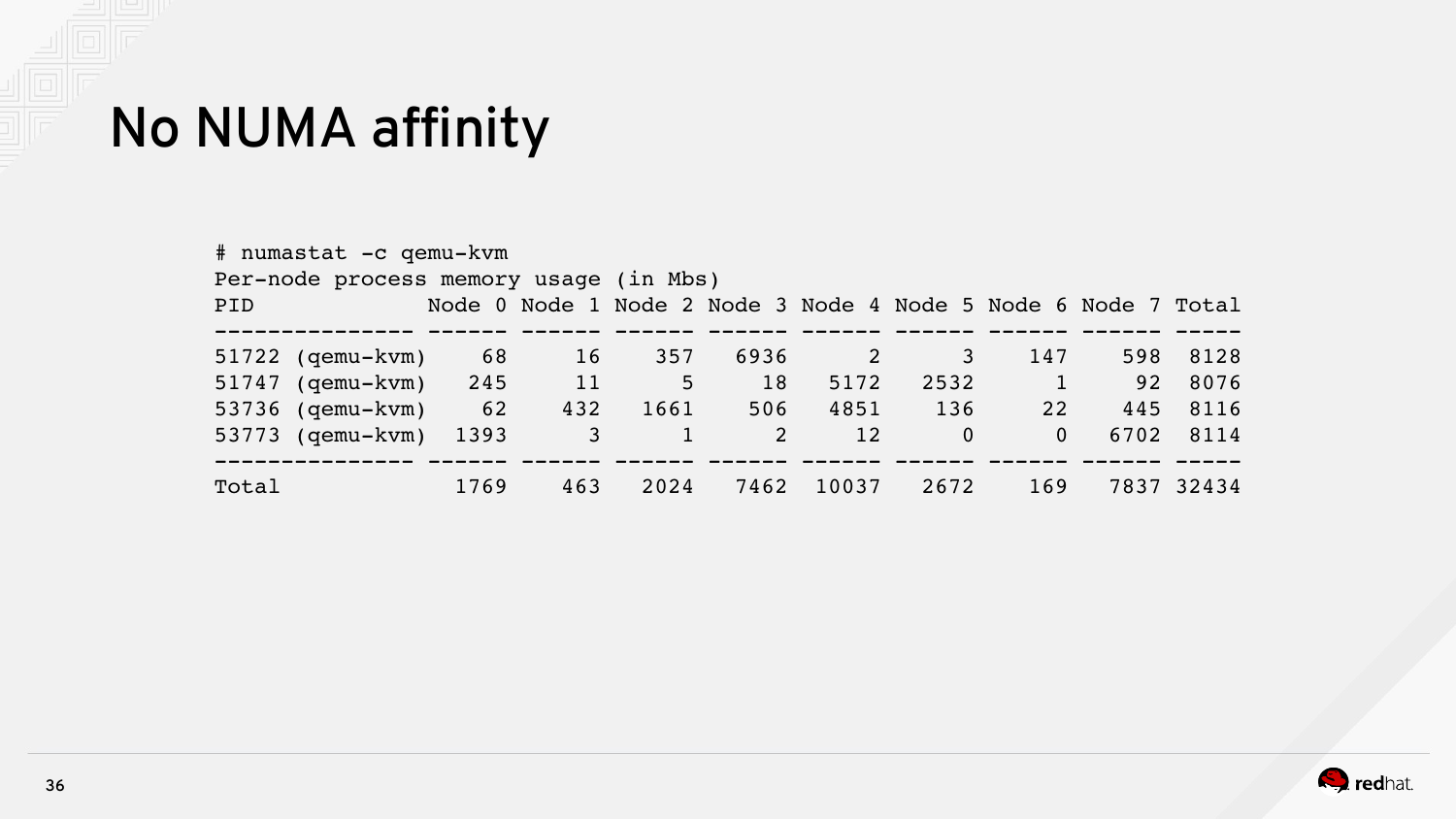

| # numastat -c qemu-kvm<br>Per-node process memory usage (in Mbs) |                          |              |                 |              |                                                               |                |          |              |            |
|------------------------------------------------------------------|--------------------------|--------------|-----------------|--------------|---------------------------------------------------------------|----------------|----------|--------------|------------|
| PID                                                              |                          |              |                 |              | Node 0 Node 1 Node 2 Node 3 Node 4 Node 5 Node 6 Node 7 Total |                |          |              |            |
| 51722 (qemu-kvm)                                                 | $\mathbf 0$              | $\bf{0}$     |                 | $\mathbf{0}$ | 8072                                                          | $\overline{0}$ |          | $\Omega$     | 8080       |
| $51747$ (qemu-kvm)                                               | $\overline{\phantom{0}}$ | $\mathbf{0}$ |                 | $\mathbf{0}$ | $\mathbf 0$                                                   | $\Omega$       | 8113     | $\mathbf{0}$ | 8120       |
| 53736 (qemu-kvm)                                                 | $\mathbf 0$              | 0            | $7\phantom{.0}$ | $\mathbf{0}$ | $\mathbf 0$                                                   | $\Omega$       |          | 8110         | 8118       |
| 53773 (qemu-kvm)                                                 | $\mathbf{0}$             | $\mathbf{0}$ | 8050            | $\mathbf{0}$ | $\mathbf{0}$                                                  | $\Omega$       | $\Omega$ | $\Omega$     | 8051       |
| Total                                                            | 0                        | 0            | 8072            | $\mathbf{0}$ | 8072                                                          | 0              | 8114     |              | 8110 32368 |

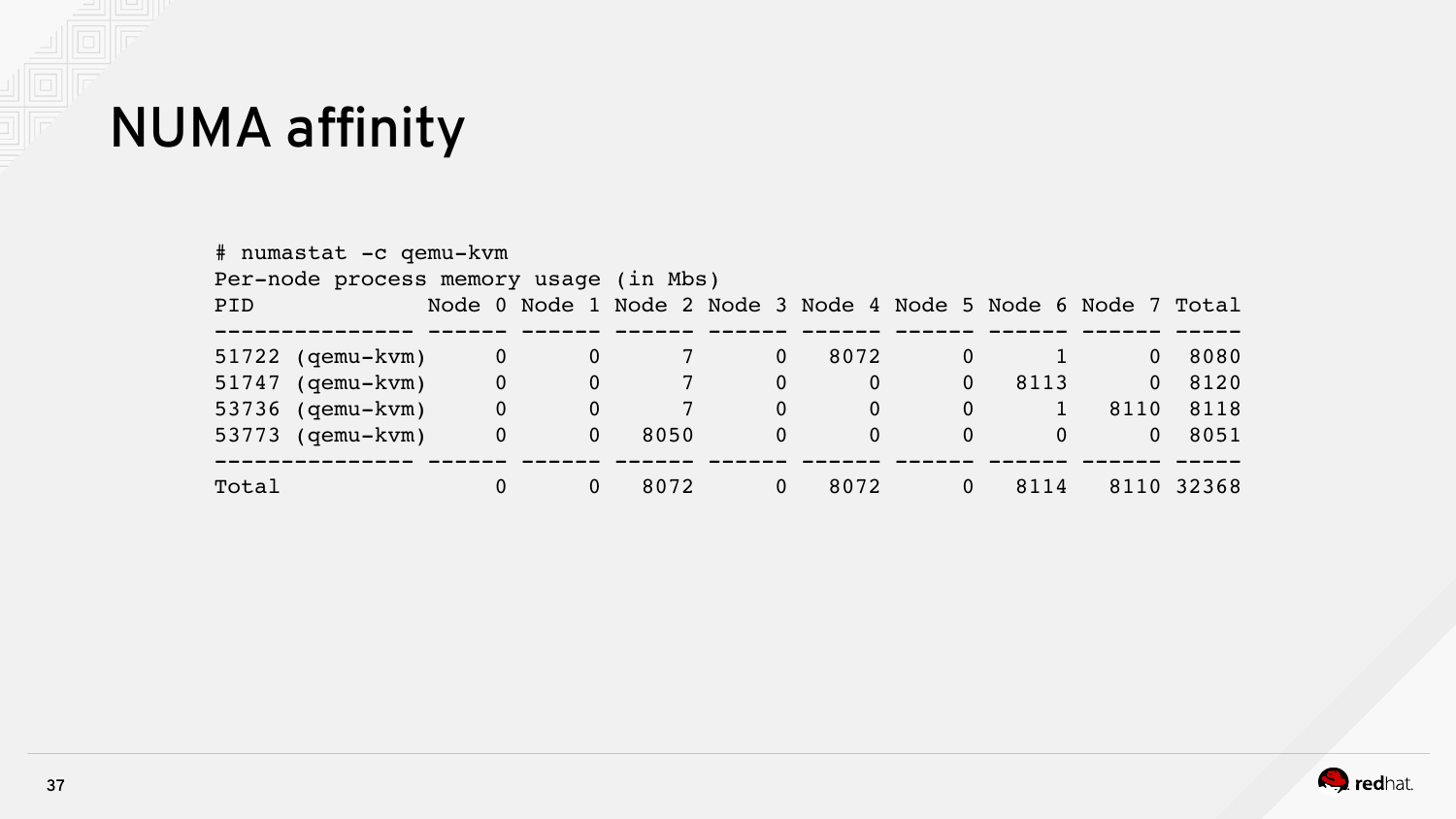## Automatic NUMA balancing

Introduces "gravity" between CPU and memory



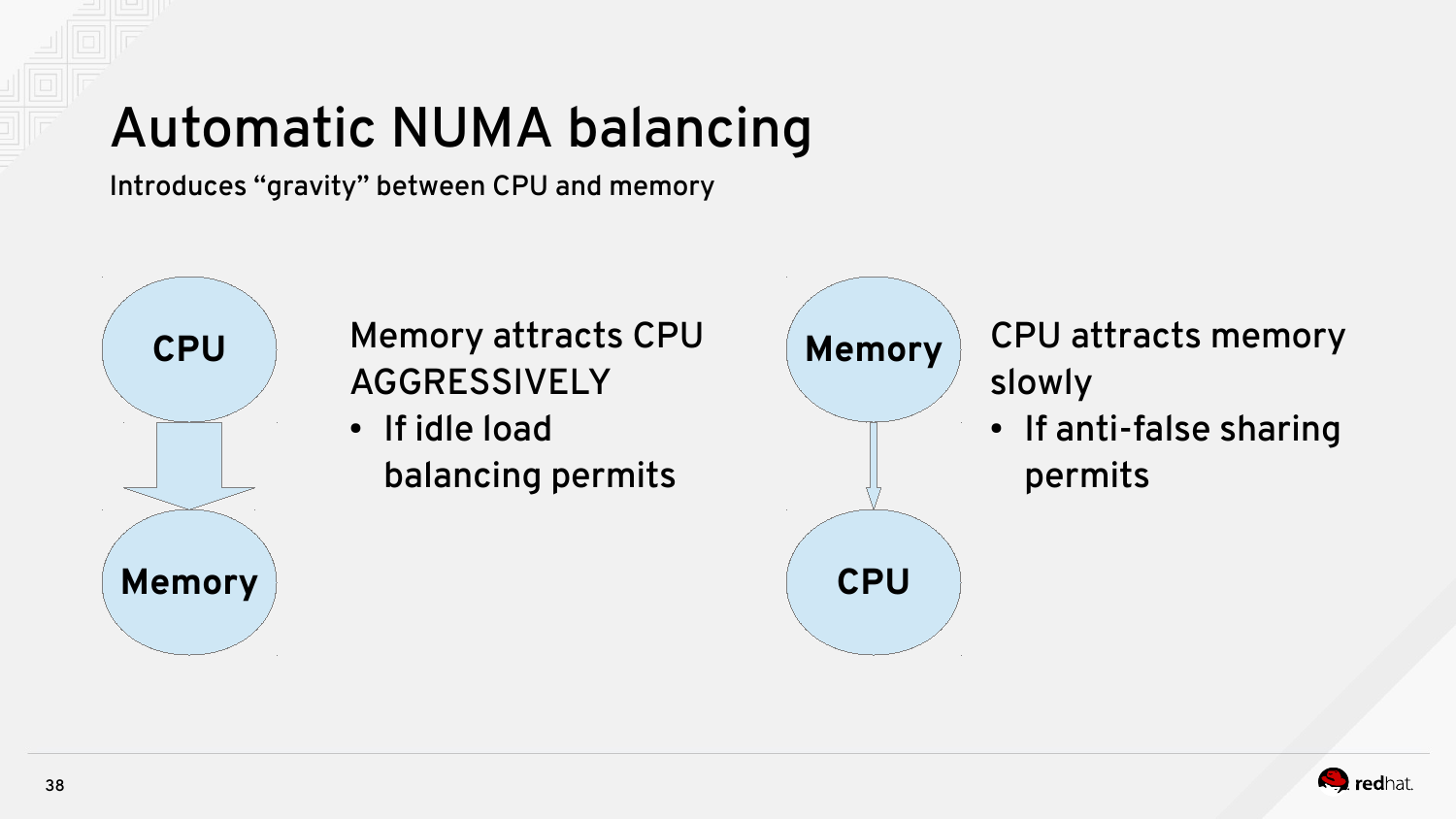#### NUMA example

Startup state



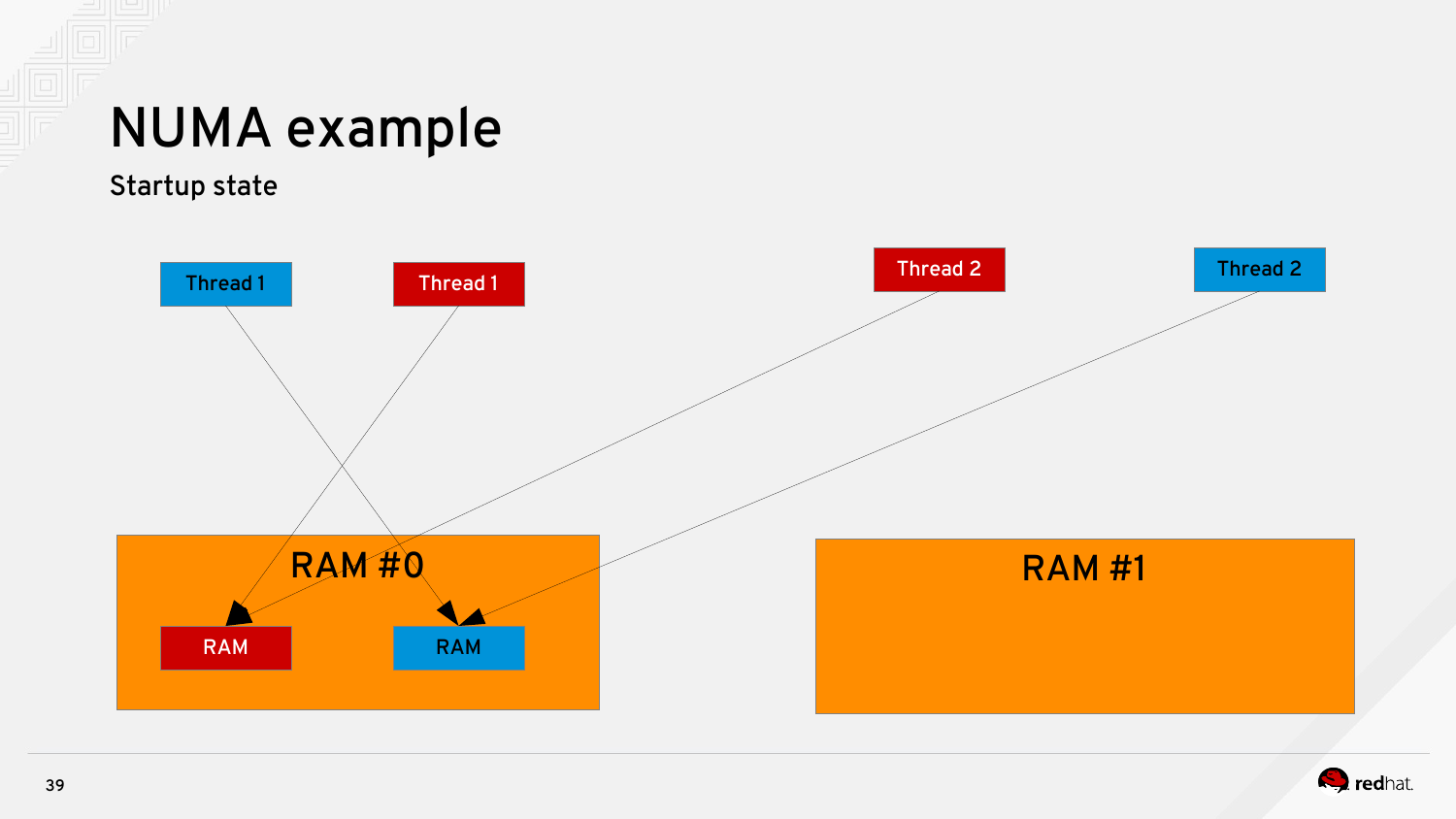#### NUMA example

Converged state



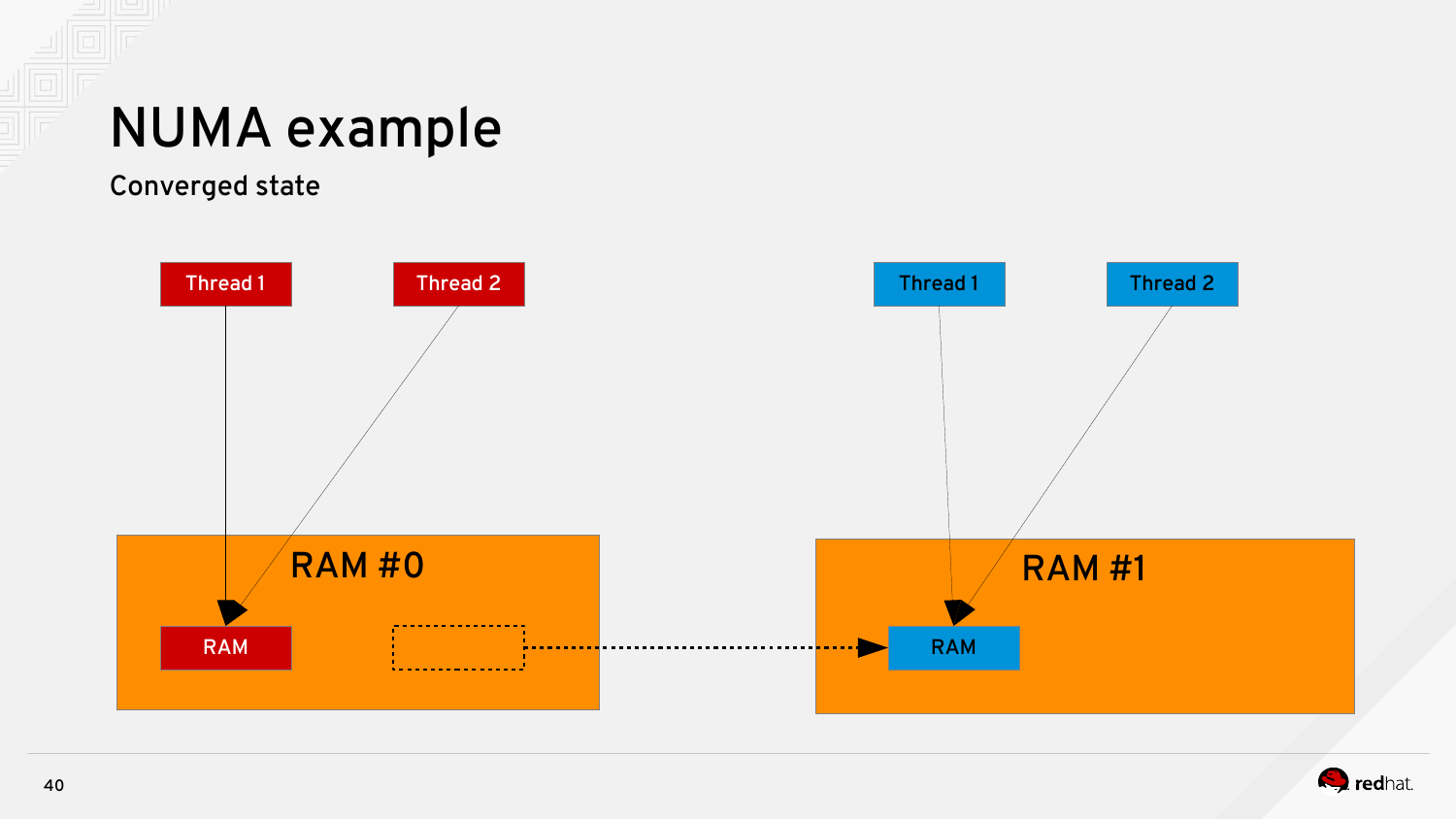#### NUMA threading example

Startup state



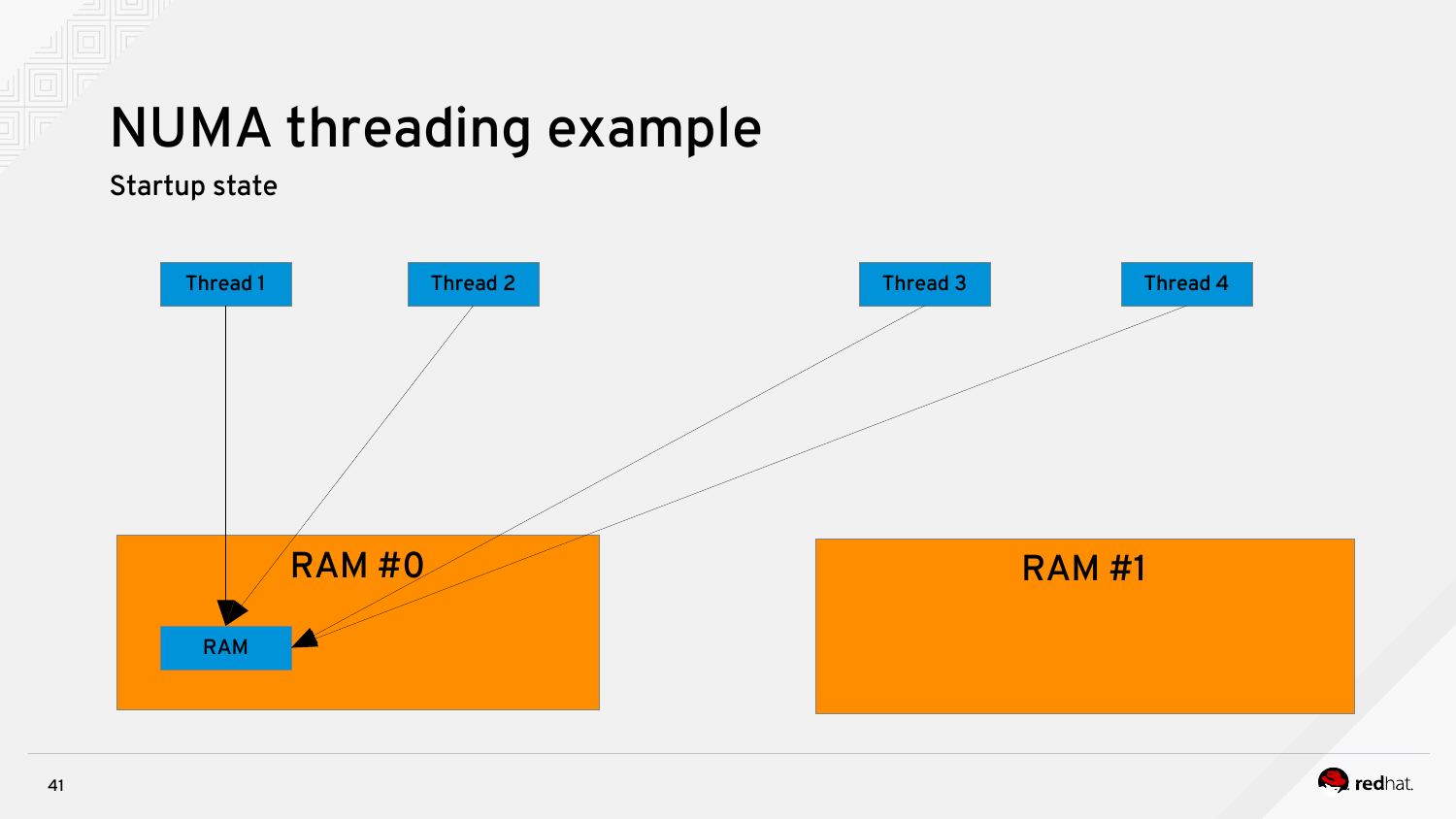#### NUMA threading example

Converged state



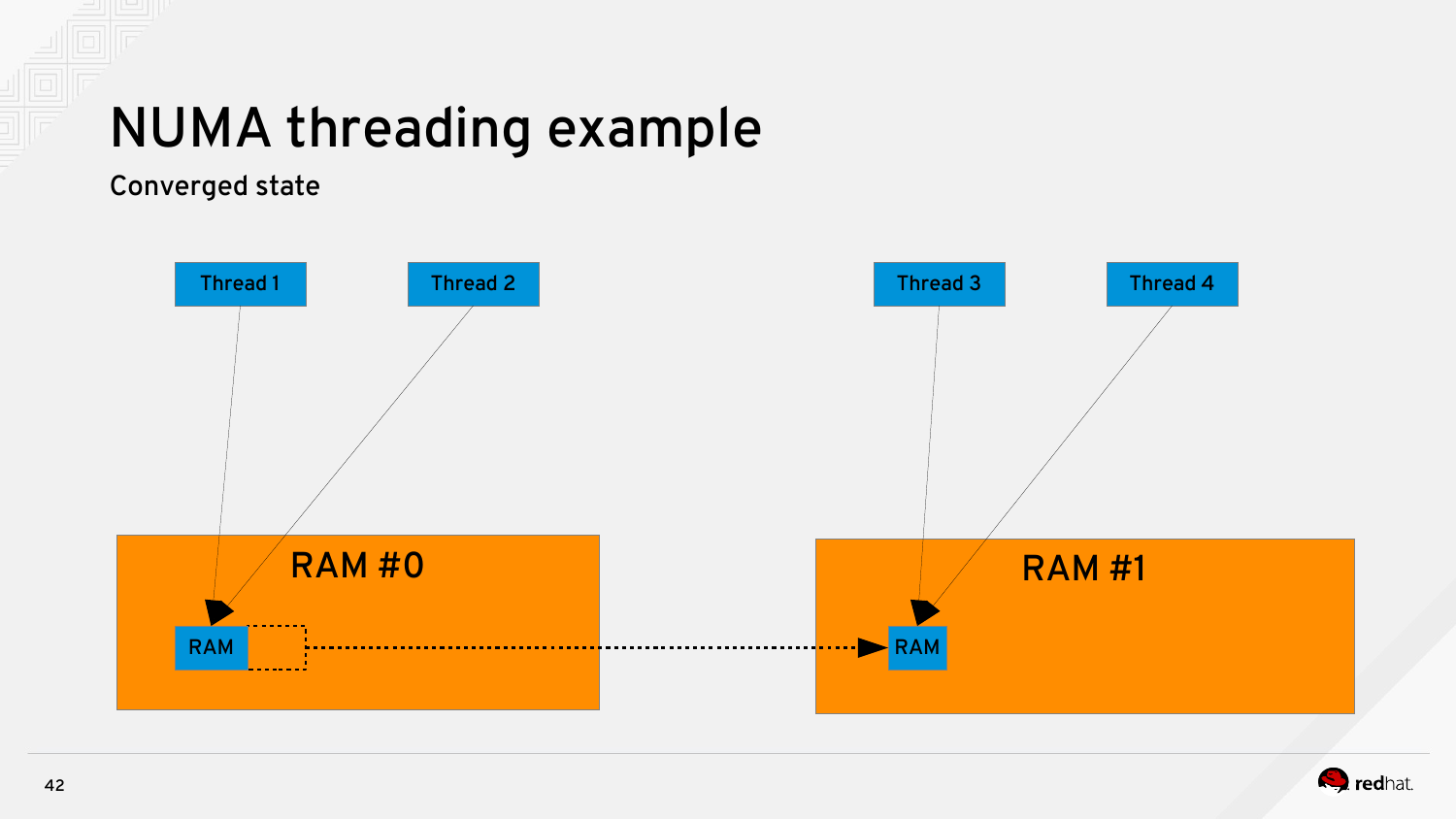#### Automatic NUMA balancing benchmark

- Intel SandyBridge (Intel(R) Xeon(R) CPU E5-2690 0  $@$  2.90GHz) 2 Sockets – 32 Cores with Hyperthreads 256G Memory
- Software:
	- $\cdot$  RHFV 3.6
	- Host bare metal 3.10.0-327.el7 (RHEL7.2)
	- VM guest 3.10.0-324.el7 (RHEL7.2)
	- VM 32P, 160G (Optimized for Server)
	- $\cdot$  Oracle 12C, 128G SGA
- Storage Violin 6616 16G Fibre Channel
- Test Running Oracle OLTP workload with increasing user count and measuring Trans / min for each run as a metric for comparison

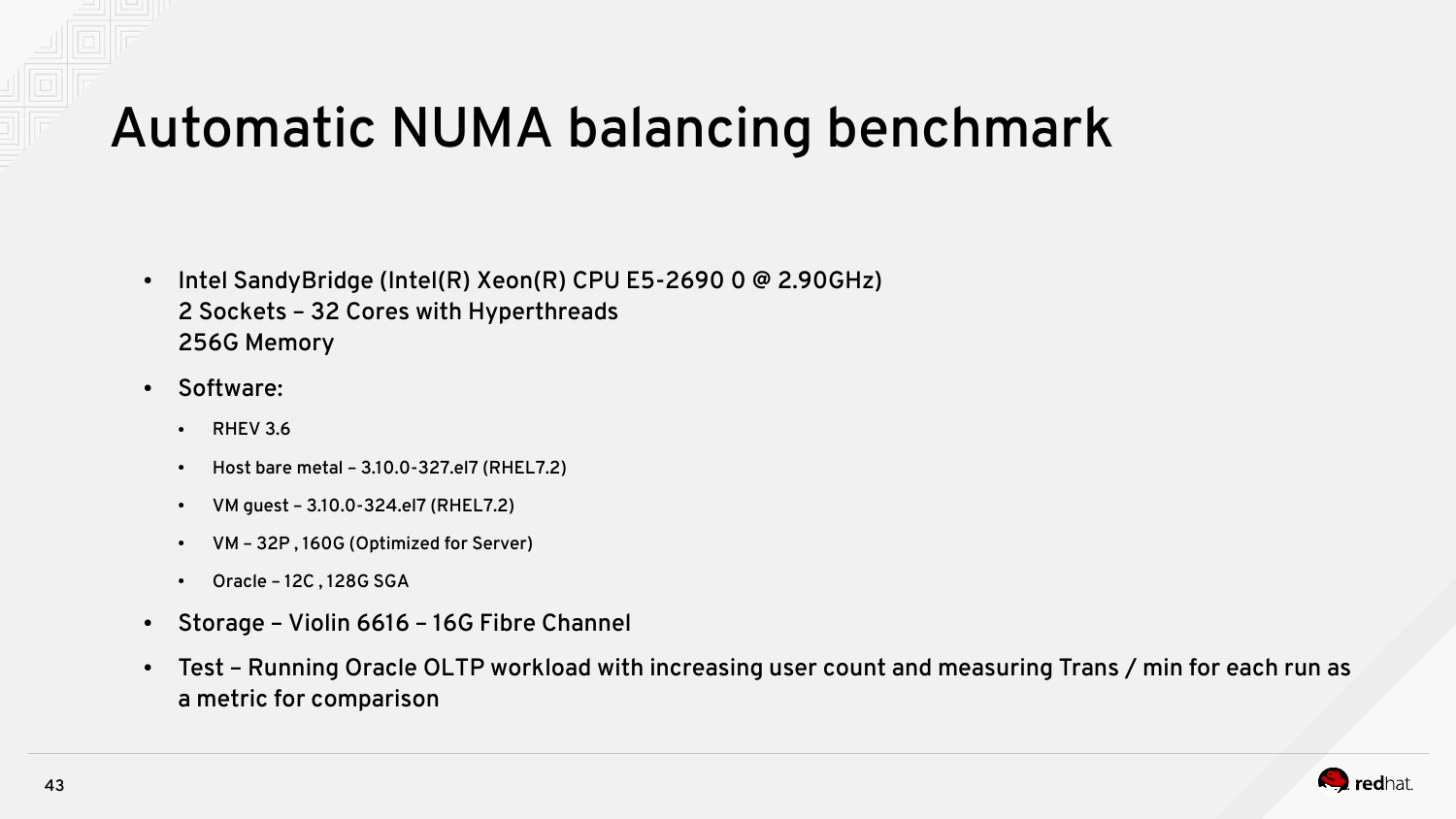#### 4VMs with different NUMA options



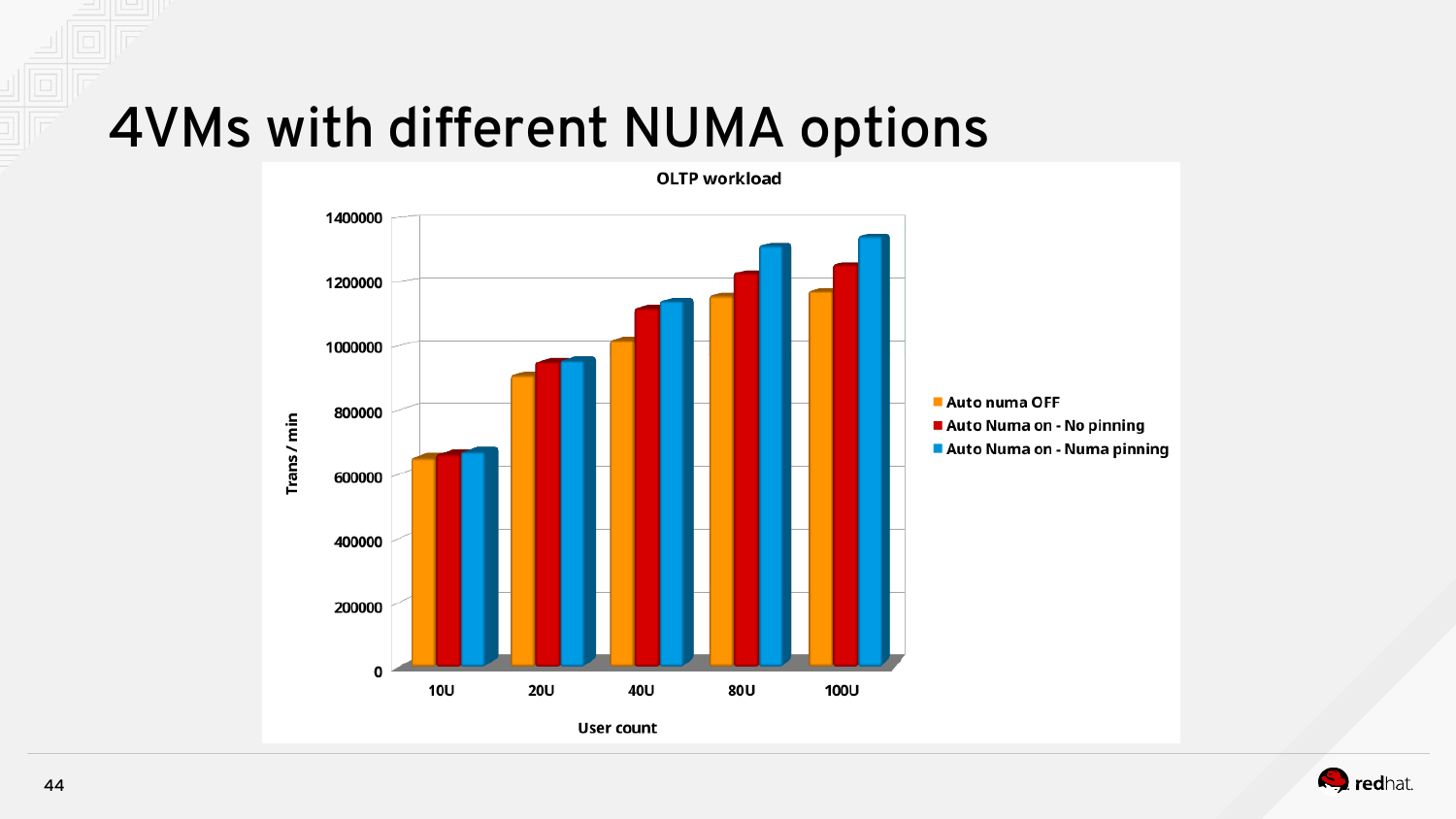### Automatic NUMA Balancing Configuration

- In RHEL7 Automatic NUMA balancing is enabled when:
	- # numactl --hardware shows multiple nodes
- To disable automatic NUMA balancing:
	- # echo 0 > /proc/sys/kernel/numa\_balancing
- To enable automatic NUMA balancing:
	- # echo 1 > /proc/sys/kernel/numa\_balancing
- At boot:

numa\_balancing=enable|disable

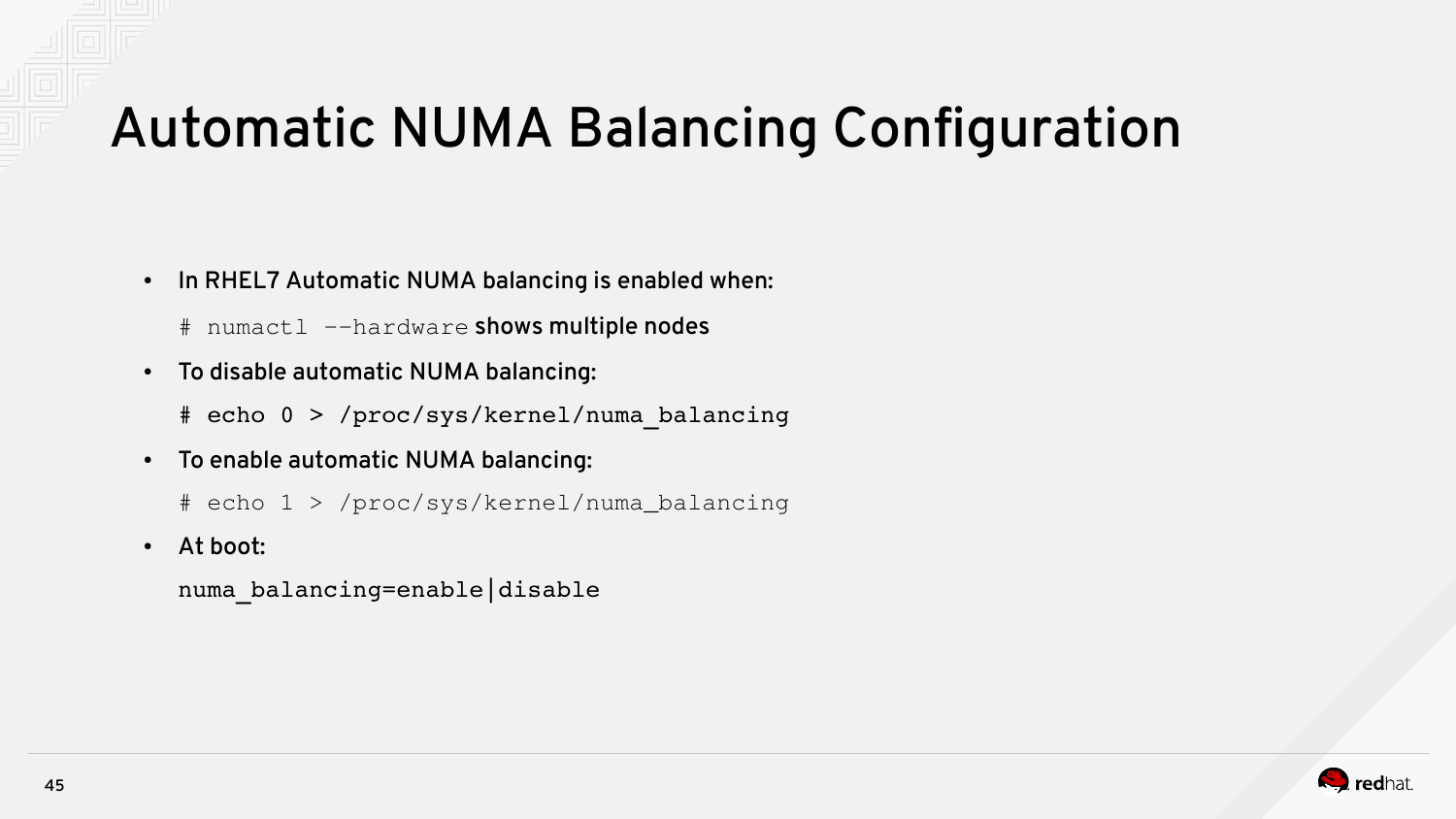#### Automatic NUMA balancing benchmark

- Intel SandyBridge (Intel(R) Xeon(R) CPU E5-2690 0  $@$  2.90GHz) 2 Sockets – 32 Cores with Hyperthreads 256G Memory
- Software:
	- $\cdot$  RHFV 3.6
	- Host bare metal 3.10.0-327.el7 (RHEL7.2)
	- VM guest 3.10.0-324.el7 (RHEL7.2)
	- VM 32P, 160G (Optimized for Server)
	- $\cdot$  Oracle 12C, 128G SGA
- Storage Violin 6616 16G Fibre Channel
- Test Running Oracle OLTP workload with increasing user count and measuring Trans / min for each run as a metric for comparison

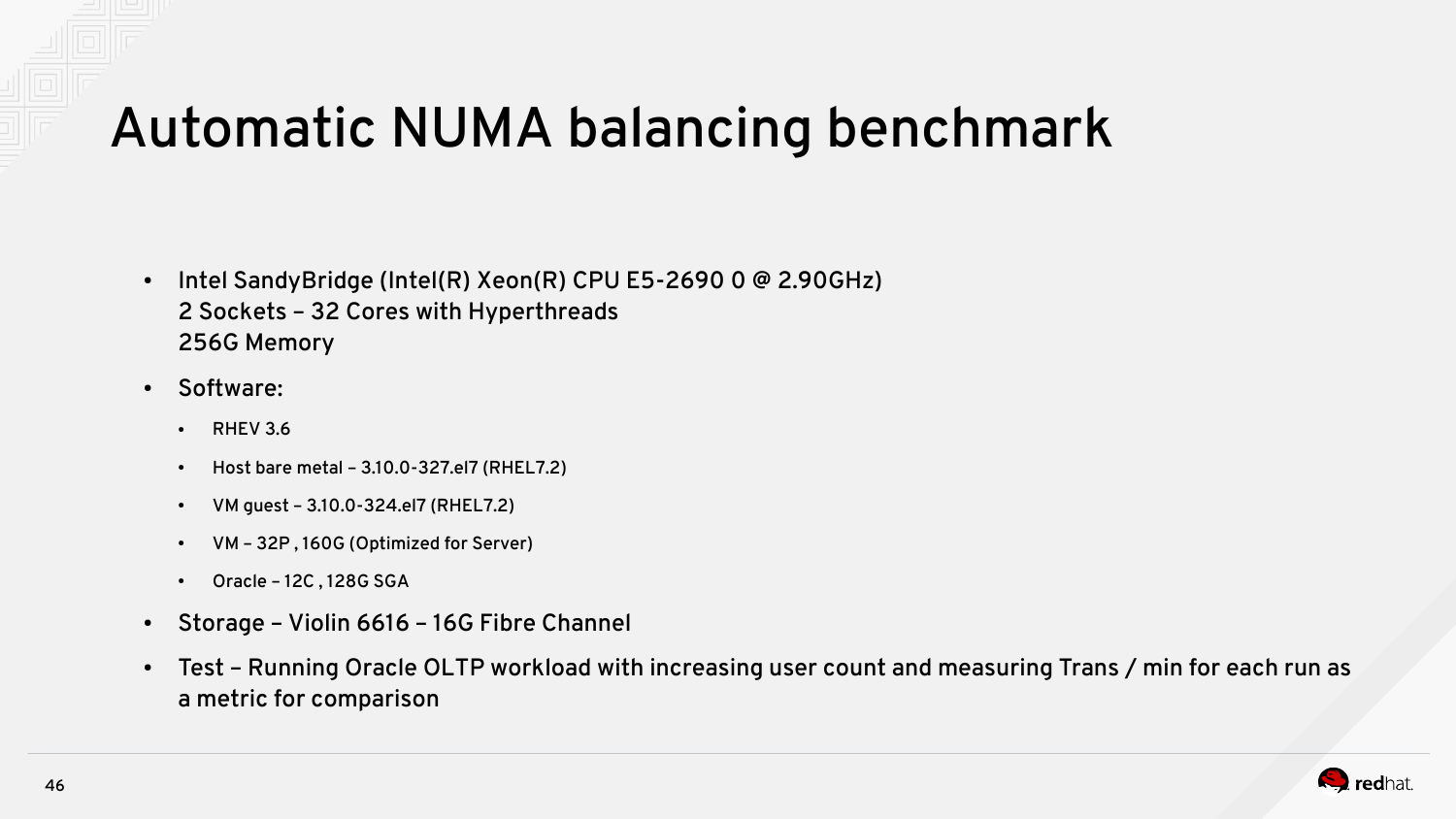# HugePages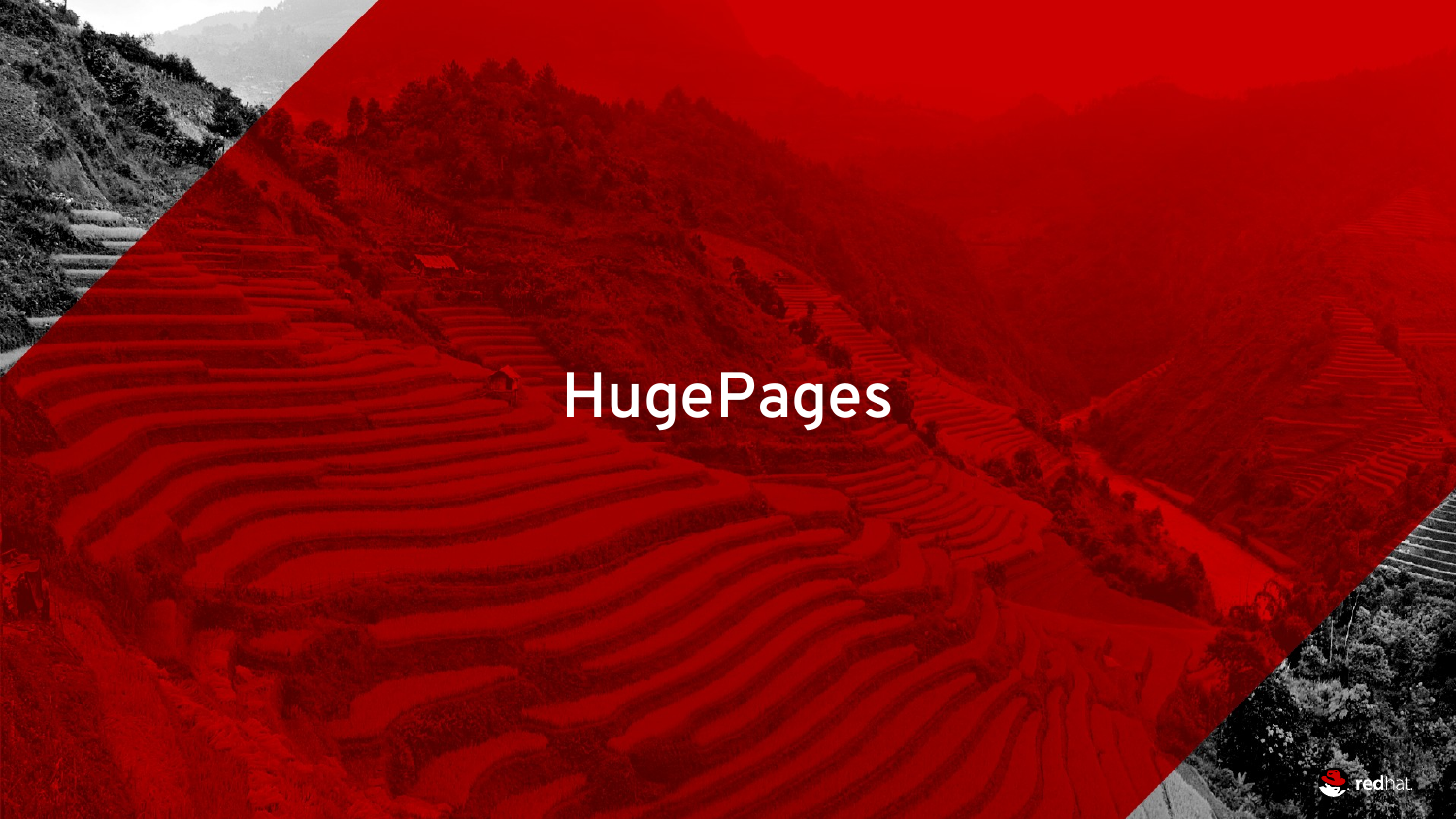

- Traditionally x86 hardware gave us 4KiB pages
- The more memory the bigger the overhead in managing 4KiB pages
- What if you had bigger pages?
	- 512 times bigger  $\rightarrow$  2MiB

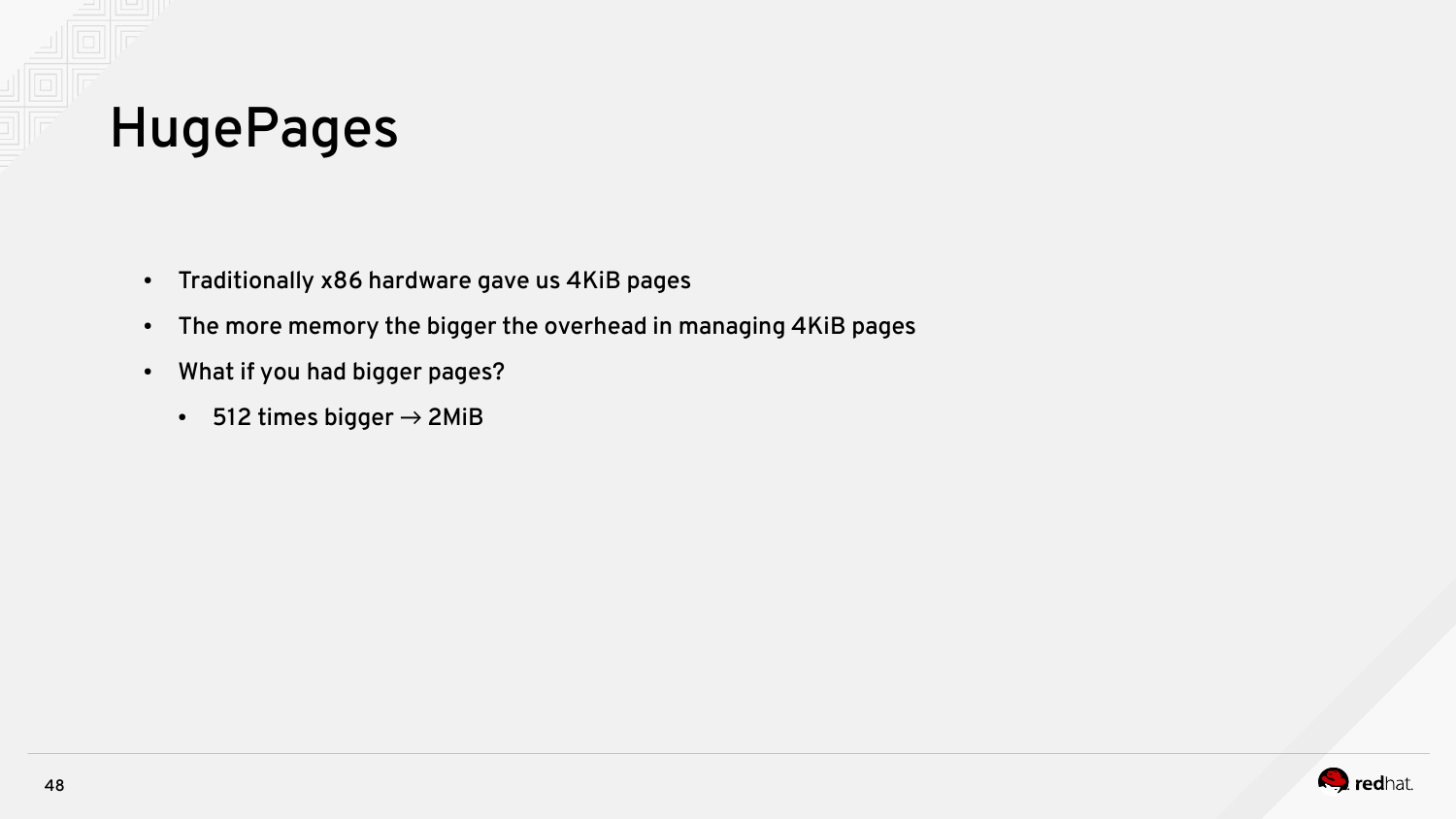## Why HugePages?

- Improve CPU performance
	- Enlarge TLB size
	- Speed up TLB miss
		- Need 3 accesses to memory instead of 4 to refill the TLB
	- Faster to allocate memory initially (minor)
	- Page colouring inside the hugepage (minor)
	- Higher scalability of the page LRUs
- Cons
	- clear\_page/copy\_page less cache friendly
	- higher memory footprint sometime
	- Direct compaction takes time

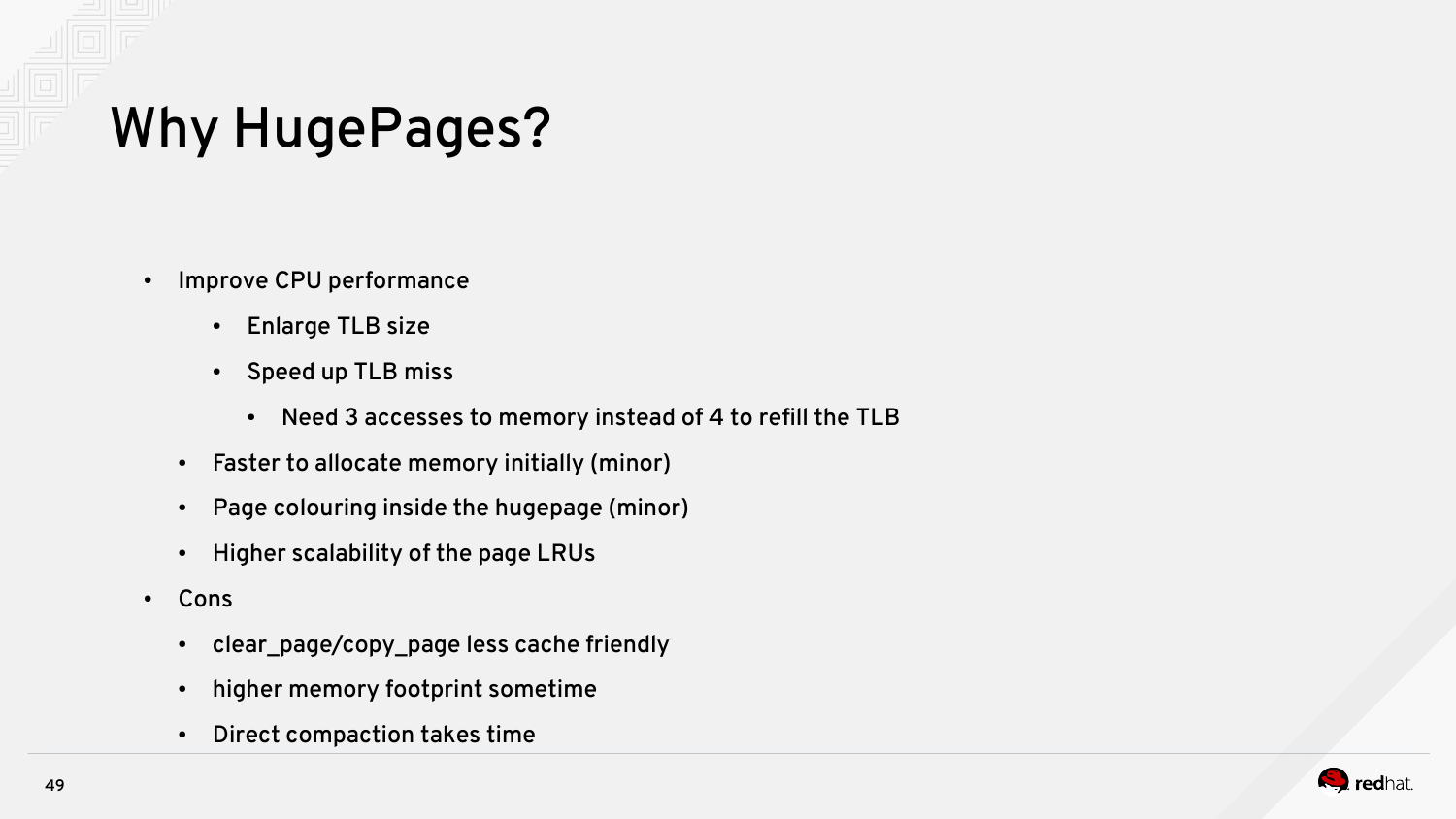#### TLB Miss cost: # of memory accesses



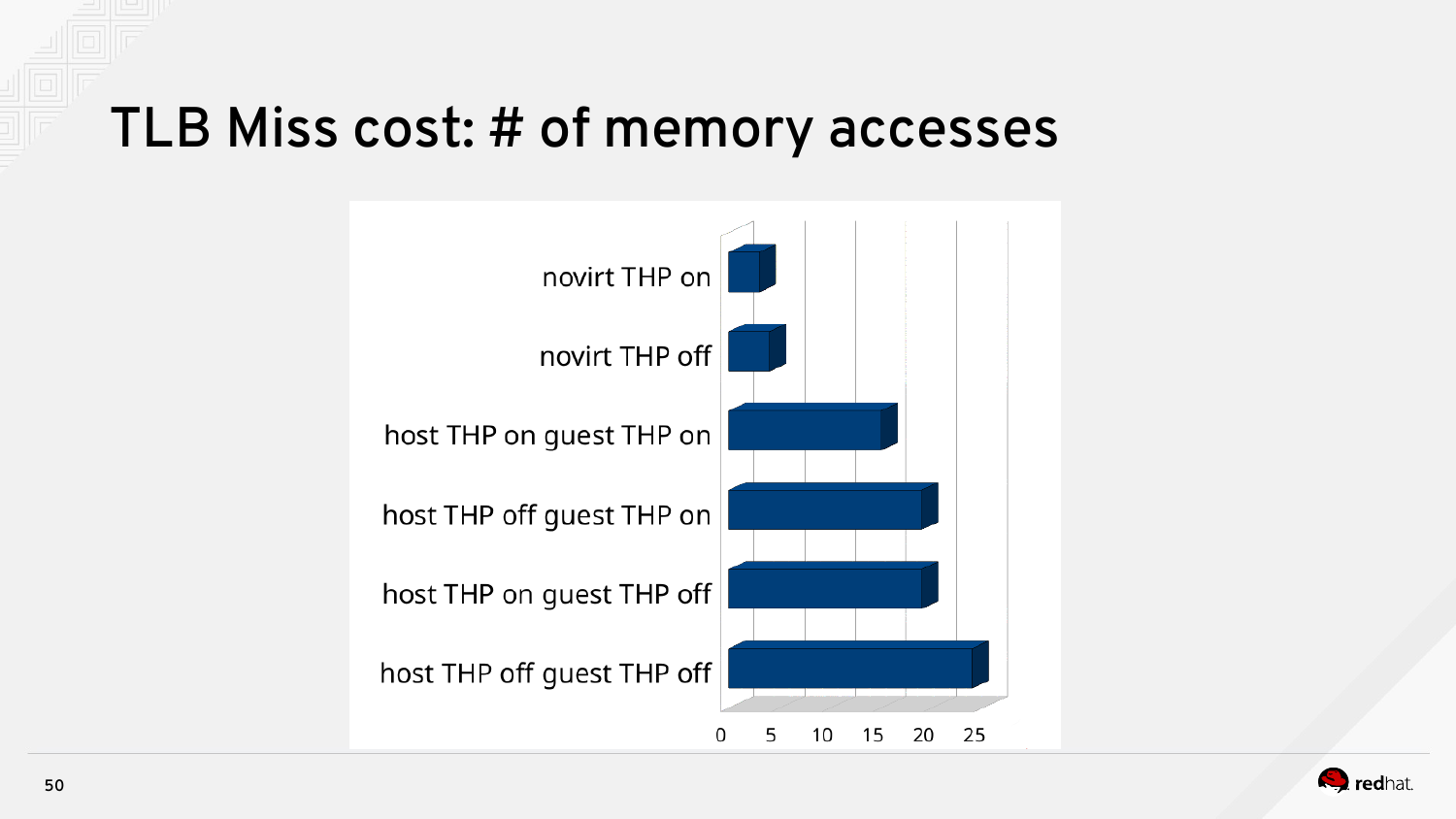## Conclusion & Questions

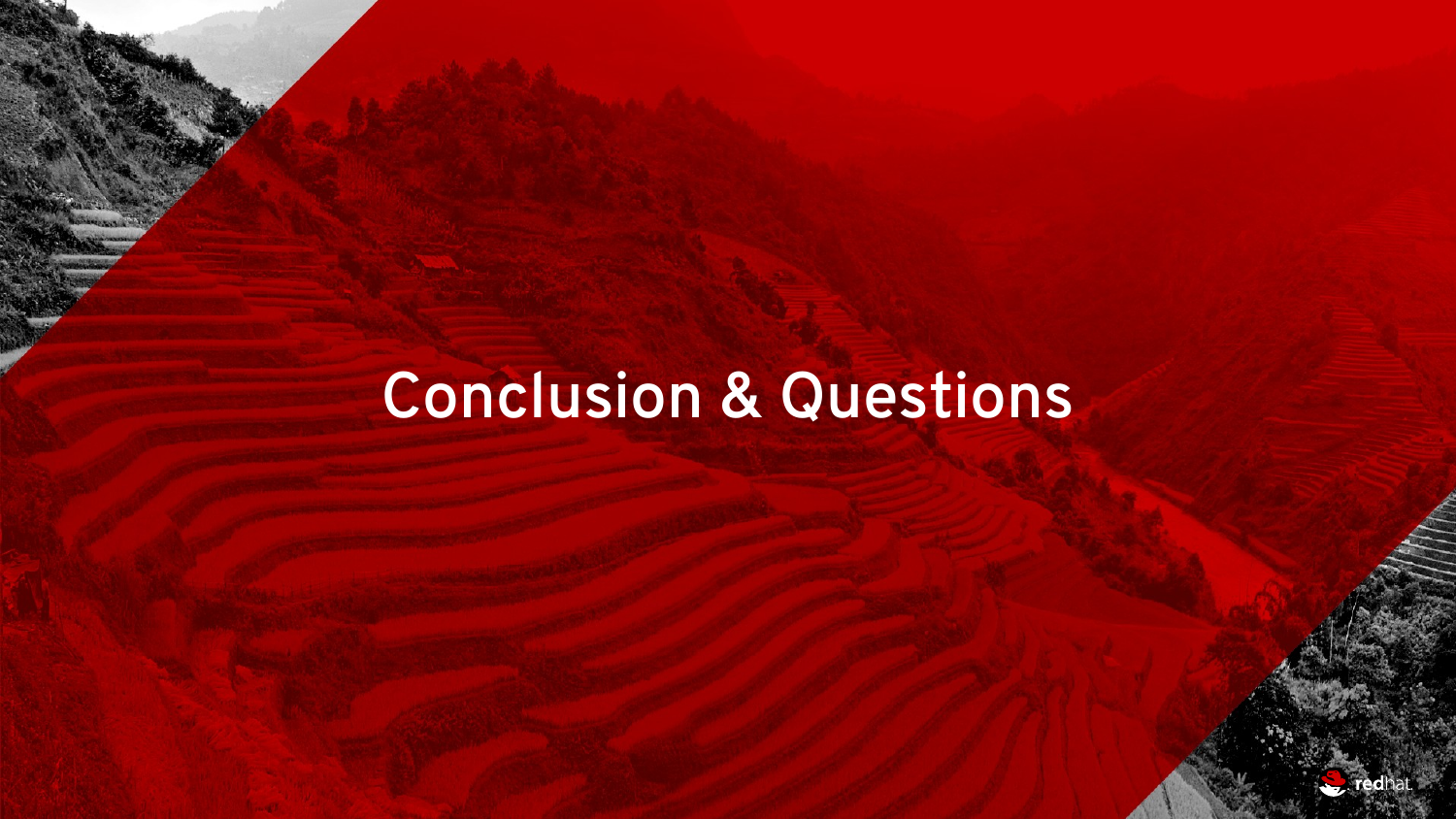### Recent Trends

- Large Memory Usage processes  $\rightarrow$  HugePages (4KB  $\rightarrow$  2MB)
- Programs or Virtual Machines duplicating Memory  $\rightarrow$  KSM
- Optimization of workloads for you, without manual tuning
	- Automatic NUMA balancing
	- Transparent HugePages
- Page pinning  $\rightarrow$  MMU notifier
- Direct Managed private device memory (i.e. GPU)  $\rightarrow$  UVM (unified virtual memory)
- $4^{\text{th}}$  Layer of pagetables
- pagetables in high memory region